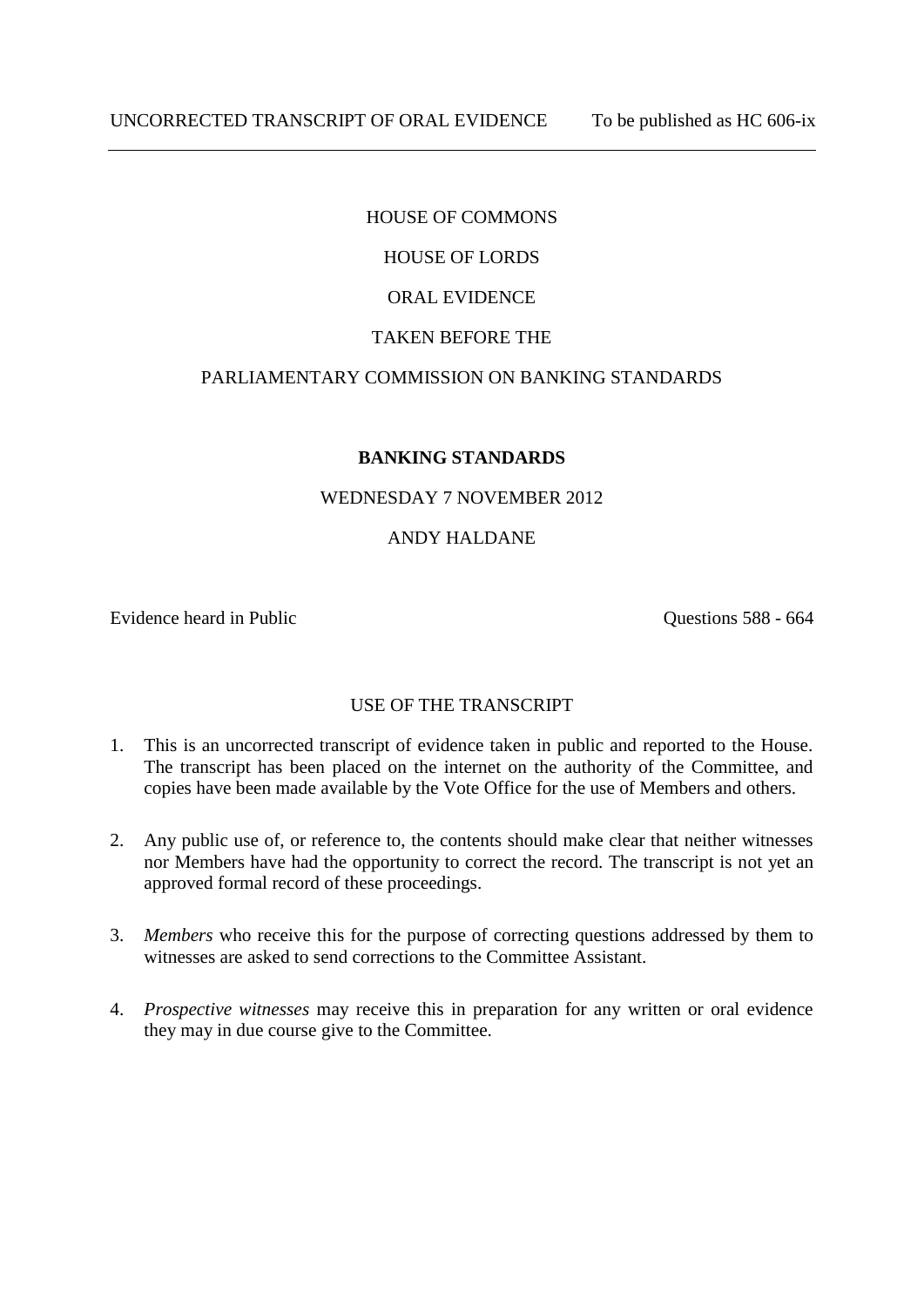### Oral Evidence

### Taken before the Parliamentary Commission on Banking Standards

on Wednesday 7 November 2012

Members present:

Mr Andrew Tyrie (Chair) The Lord Bishop of Durham Mark Garnier Baroness Kramer Lord Lawson of Blaby Mr Andrew Love Mr Pat McFadden Lord McFall of Alcluith John Thurso Lord Turnbull

## **Examination of Witness**

*Witness:* **Andy Haldane**, Executive Director for Financial Stability, Bank of England, gave evidence.

**Q588 Chair:** Thank you very much for coming to see us this morning, Mr Haldane. You are one of the foremost thinkers in the field that we have been asked to cover, and you have given a number of extremely interesting speeches on it, not least the unusually titled "The Dog and the Frisbee" at Jackson Hole—a combination of words that does strike one as unusual. We are going to be seeing you again towards the end of the month with the Governor and the Deputy Governor anyway, where we will be concentrating heavily on the legislation to implement the Vickers proposals. There may be a few questions today on that, but our primary focus is on the rest of our work.

With that in mind, I will begin by asking you to comment on a remark that Paul Volcker made when he came to see us. I am sure that you will have seen and looked carefully at what he had to say. He said: "It was not prop trading that was the problem. It was the culture of prop trading that infected the banks." How far do you agree with that view?

*Andy Haldane:* I do agree with the Volcker view on that. As I mentioned in a speech just last week, I think alongside the financial reasons why you might seek separation or ringfencing, which tend to be the ones most focused on so far in the discussion, equally, and in some ways more important, is what ring-fencing or separation might do to separate out cultures and to separate out resources, both human and financial. It struck me when reading, for example, Alan Budd's evidence to you that there was a gradual, but very clear, crosscontamination of cultures from the 1980s onwards. The commercial banking side of the fence became somewhat more transactional with a greater sales culture and with a shorter-term focus. The fusion of investment banking, for which that culture is natural, with commercial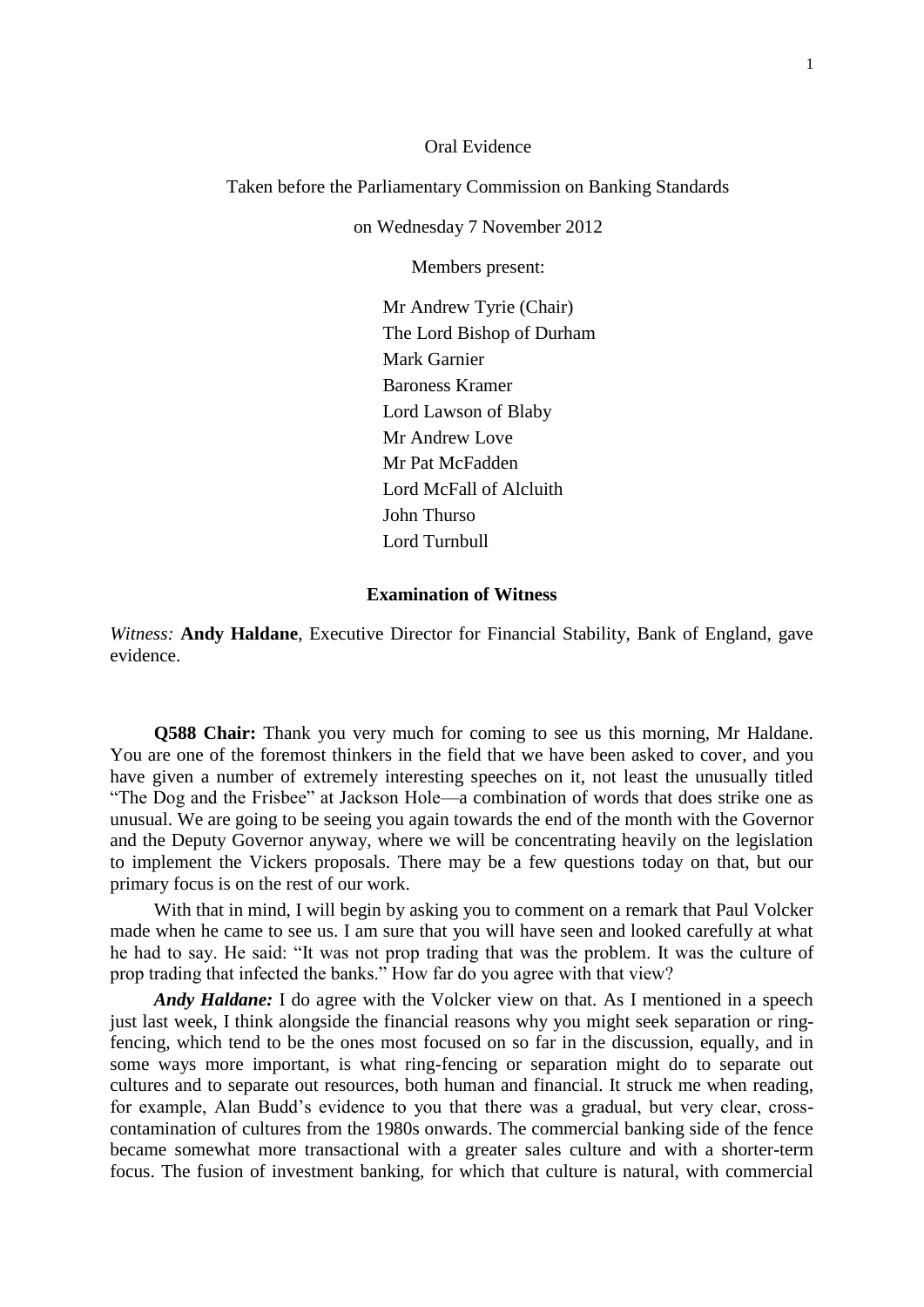banking did cause some cross-contamination of cultures and led us ultimately to some of the problems that we saw during the crisis. Generally speaking, the Volcker proposition is one that I would strongly support.

**Q589 Chair:** Colleagues will probably explore that thought more in further questions, but you mention Alan Budd and one of the points he made was that there was a cosy cartel operating—an unspoken gentleman's agreement between the regulators and the regulated community—that supported an oligopoly. Do you think that improvements in competition can play a role in improving and maintaining standards in banking?

*Andy Haldane:* It is certainly true that the forces of competition, especially in the two decades prior to the crisis, did play a role in fuelling the risk-taking and the rent-seeking. To give one example, in the years from 2000 until 2007, many banks were engaged in a competitive race to pump up their returns on equity. It was a race to always be top of the pack, to quote a higher return on equity than your competitors. The way those high returns were delivered was by taking increasingly high degrees of leverage by risking up the balance sheet. That ultimately proved futile for everyone. It led to the system as a whole having too much leverage. In that situation, competitive forces did not advantage stability.

If one looks at banking systems that still operated as something more of a cosy cartel in Canada, for example, and Australia, to a lesser extent—those banking systems were seen to have survived rather better when insulated from competitive forces. But I would not conclude from that that competition has not got an important part to play in supporting stability, because I think it has. If we had our time again, had prudential regulation been done properly, we would not have allowed this foot race in returns on equity. Leverage would have been capped much earlier on. That risk-seeking would not have been allowed to happen. Provided prudential regulation is being done effectively and enough capital is in the system to prevent excessive risk-taking, competition can support stability. That is where I think we are now.

One of the biggest challenges we face is too big to fail. That is the result of having a system that is too concentrated. That happens not just in this country, but it does include this country. By breaking down barriers to entry in banking, we could deliver a less concentrated system, and therefore one less susceptible to the too big to fail problem. Given where we are now, I think that looking to measures that could boost competition would support financial stability and would be risk reducing, not risk increasing.

**Q590 Chair:** Other colleagues might explore this in a moment, but you seem, in the first part of your answer, to be suggesting that all we really need to do is get back to a cosy cartel. Then you ended up saying that if we get the capital levels right, we will be okay, and it will be safe to improve competition. Aren't you looking at all of that entirely from the prudential side, rather ignoring the conduct side? What effect does this cartel have on conduct of business regulation? The vast majority of the population who use banks feel that they have been hit every bit as much by failures on the conduct side—all those product failures by banks who they feel have them over a barrel—as by the triggering of the taxpayer guarantee. What is your response to that?

*Andy Haldane:* I am less close to the conduct side than the prudential side, but I would say that measures that are supportive of competition right now would make for a better deal for the customer and would, therefore, hopefully lessen the need for such an intrusive and intensive approach to conduct regulation.

**Q591 Chair:** Less regulation, but more competition, is what you're saying?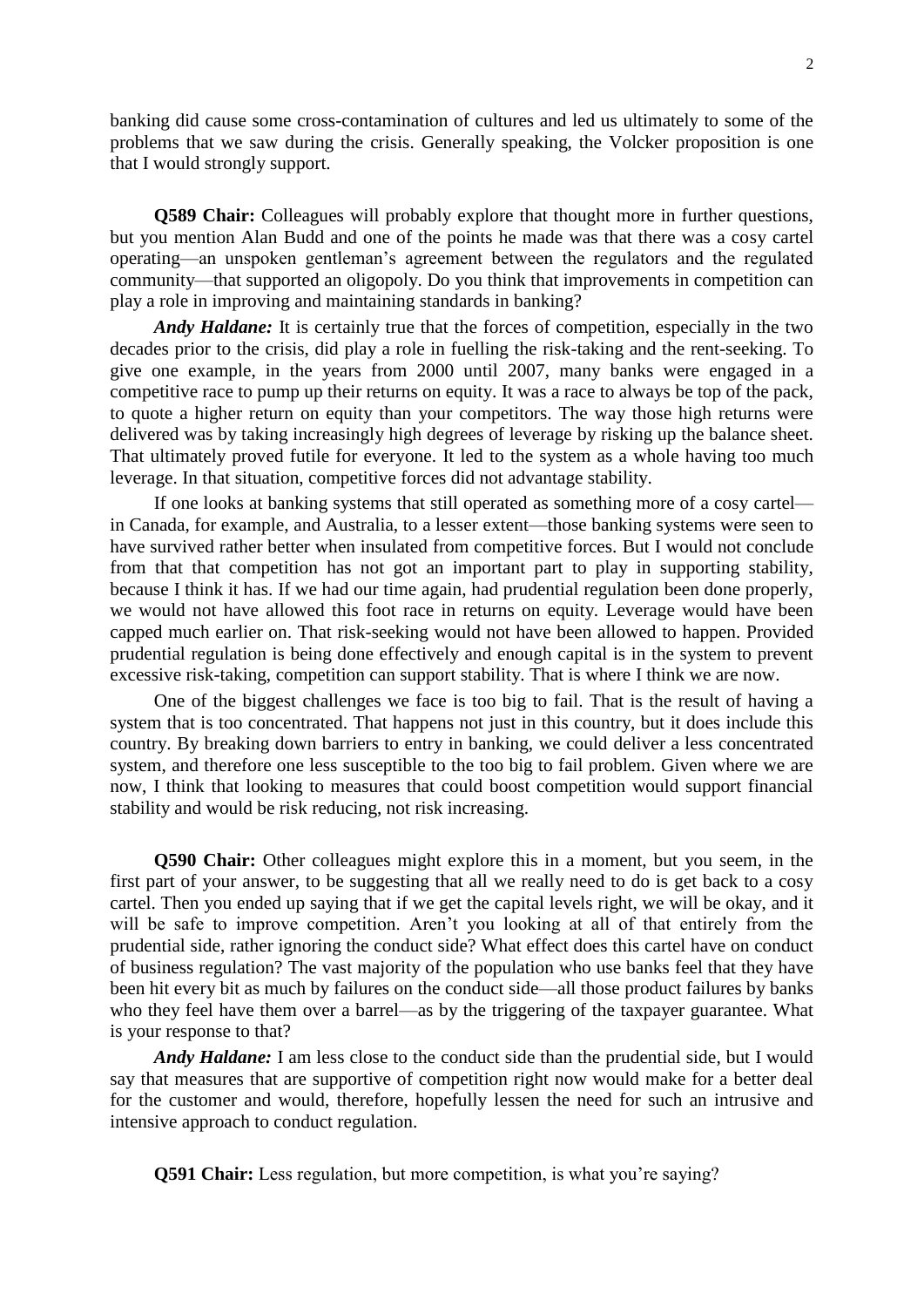*Andy Haldane:* If we could open up the competitive process in banking, there would be less need for the regulator to seek to intervene and to block products.

**Q592 Chair:** We will come to that in more detail. First, give us in summary what you think the measures on the table actually are. You said "measures on the table". What are they? *Andy Haldane:* On the competition side?

### **Q593 Chair:** Yes.

*Andy Haldane:* Let me mention one or two. Some of them will be familiar to you already. I think we should be—indeed we are—looking at the process for granting authorisations to banking. I think Martin Wheatley has been before you and said a review is going on to try to lower the barriers, shorten the time horizons and lower the costs of getting a banking licence. That is directionally very positive.

Personally, I think one of the biggest barriers to entry into the banking market historically has been on the deposit account side. The process of switching your current account is much more cumbersome than need be the case. The Vickers proposals make some suggestions in that direction, and some of those are being taken forward now. They will improve somewhat the process for converting one's current account: a seven-day deadline. I think that lacks ambition; we can and should do better than that. The state of information technology means that is eminently feasible.

I am personally attracted to the notion of customer account details being stored in some central utility-type function. That information is effectively a public good and should be stored as a public good. Banks generally would then compete to plug and play into that central utility. That will lower barriers to entry. The difficulty of current account switch is currently a barrier. It would make the process of searching across deposit account offerings that much easier.

What is true of current accounts is equally true of loan products. Once the information is held centrally it will become easier to switch both deposit accounts and loan accounts. This is potentially a transformational idea for the industry and one I hope it could embrace.

#### **Q594 Chair:** And improve standards?

*Andy Haldane:* I think so. It would definitely push in that direction. I am not sure that by itself would be enough to take us over the line. But just as an act of showing willing, to put technology to work to improve the customer proposition, I think this could change perceptions. If I were in the industry I would be crying out for ideas that would change perceptions of the offering I could provide to customers. Here is one that is well within the compass of technology. Having looked a little bit at the numbers, I don't think it is out of reach financially. It strikes me that it is an idea whose time has come.

**Chair:** We will come back to that later this morning.

**Q595 Lord Lawson of Blaby:** Good morning. In your answer to the Chairman's opening question, you said in effect—tell me if I have mistaken you—that while the separation of retail banking, commercial banking, investment banking was recommended by Vickers on grounds that had nothing to do with the question of culture—that was not within their terms of reference; I am not blaming them: it is very much within our terms of reference—it is highly relevant to the cultural problem as well, and I agree. May I, without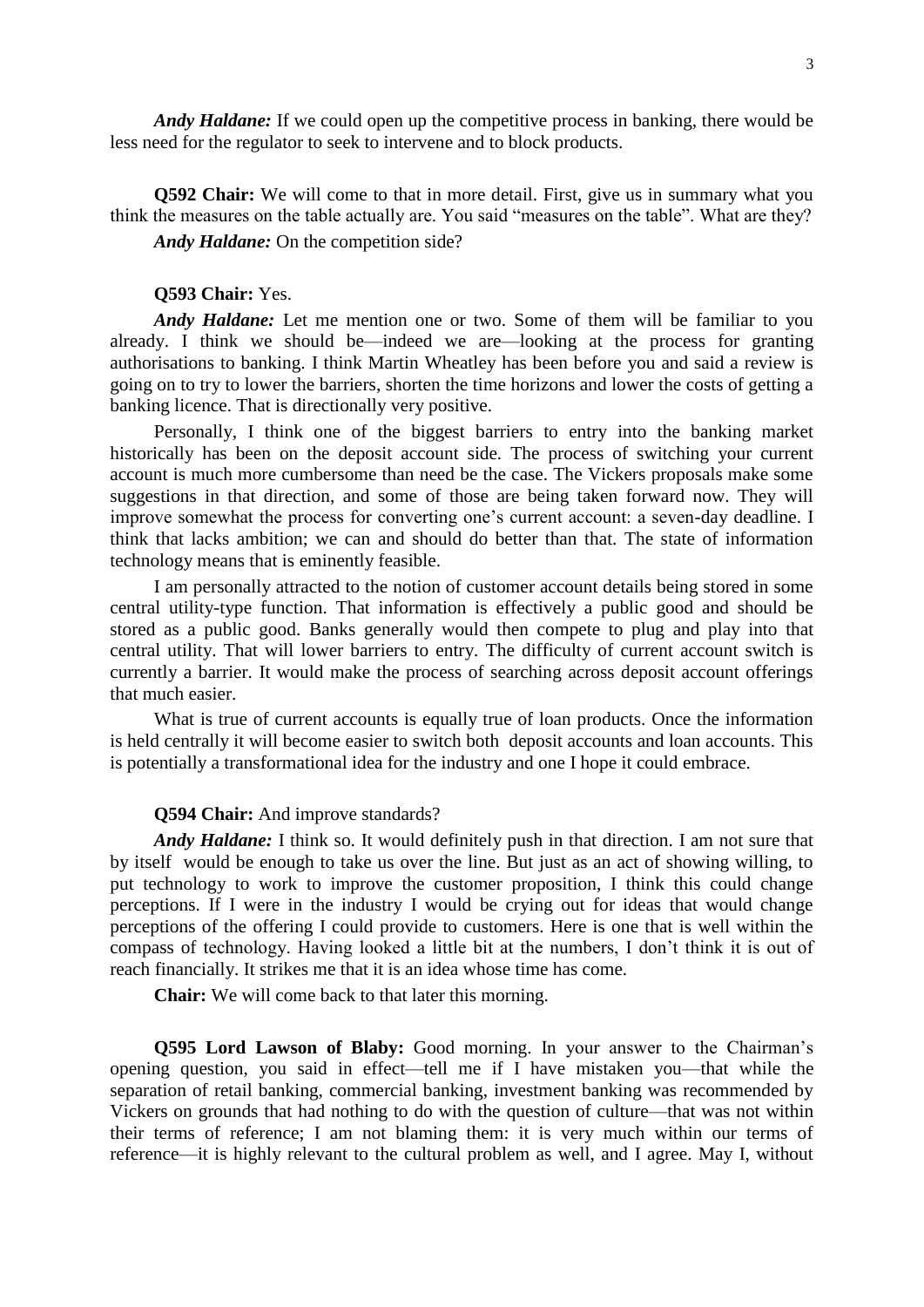preamble, quote something you said in an important speech a couple of weeks ago? It is so important that I wish to quote it in full.

"Full structural separation of investment and commercial banking, a modern-day Glass-Steagall Act, has continued to attract support. The main benefit this would bring, relative to structural ring-fencing, is that it would eliminate loopholes from the ring fence and better ensure that the distinct cultures of retail and investment banking were not cross-contaminated. That would lessen the risk of basic banking activities being starved of human or financial capital, both ahead of and during crisis. Full separation may also be operationally simpler to implement than the existing structural proposals."

I must say that I am completely convinced by that. You are pointing in a very clear direction. Only four days later, however, in another good speech, you seem to me to be rowing back from that slightly, when you say: "There are those who doubt whether a ring fence is sufficient to achieve that cultural separation in banking—can two separate subcultures really operate underneath a single roof? Time will tell. If it is not possible, then full separation would be the logical next step."

Do you not think, on reflection, that that is a little dangerous? In your first quotation, you pointed out the greater advantages of complete and utter separation, but "time will tell" means that we will know with the next disaster that it has not worked. Isn't that a little dangerous?

*Andy Haldane:* I will make maybe a few points on that, if I may, Lord Lawson.

I think the single most important thing that could be done to achieve this cultural transformation are the structural measures that you referred to. Those measures will not, by themselves, be the single thing that unlocks it, but for me they are the most important thing that could be done.

I also think that the ICB—the John Vickers Commission—proposals take us very much in the right direction, and a lot of the distance towards achieving some of the objectives of that separation. I am strongly of the view that full and faithful implementation of Vickers would be a significantly positive step.

There are questions about whether, while necessary, that is sufficient. Let me make a point about where the boundary, the ring fence, is drawn and what might be needed to achieve the proper benefits of ring-fencing and to minimise loophole risk.

On the question of where the ring fence should be placed, I think the Vickers Commission is right in focusing on those activities that lie within the ring fence. Other proposals, Volcker and Liikanen, tend to spend greater focus on the investment banking side of the fence. I think John and colleagues were right to focus on those activities that you would want to have available on a continuous basis as the right principle when thinking about where the fence should be placed. I do think that there is a strong case for thinking about a broader set of activities to be mandated to lie inside that fence. You may recall that, currently, the Vickers proposals have three categories of activity: those that are mandated within the fence; those that are prohibited from lying within the ring fence; and a big third category, a grey area, of permitted activities. I think that grey area carries risks, the risks of flexibility. Flexibility, in the context of a ring fence, is somewhat perilous.

I know the banks were here on Monday, and they quite like the notion of flexibility to fit their business model. The question for us, from a prudential perspective, is whether flexibility is our friend. Previous ring fences, as Paul Volcker said, have tended to prove permeable when they have too much flex, which I think is a risk.

Personally, I think there is a case for thinking whether mandated activities inside the ring fence ought to be broader. Currently, for example, loans to SMEs, trade finance and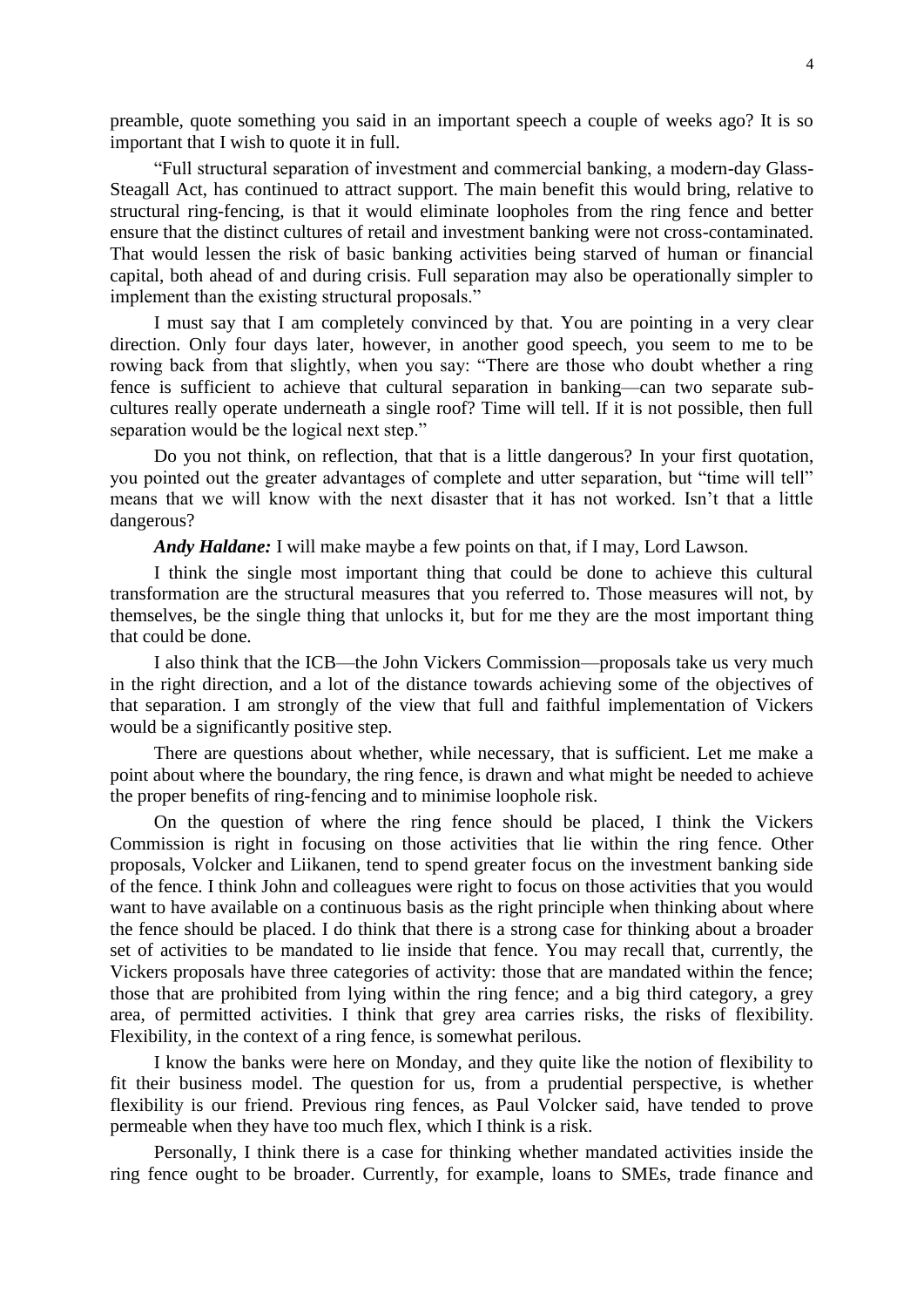mortgages are not mandated to lie within the ring fence. They are all activities that I think we would view as needing to remain in continuous service if a bank were to get into trouble. So I would personally prefer a somewhat clearer ring fence, with less grey zone, drawn in a somewhat different place than is currently the case under the Vickers proposals.

**Q596 Lord Lawson of Blaby:** Precisely where the dividing line is drawn is obviously very important. What I would like to home in on—you said you were speaking personally and I am asking you personally and not the collective wisdom of the Bank of England, enormous though that is—is which would you prefer to see: what you described in a speech as a modern day Glass-Steagall Act or the approach which the Government are embarked on at the moment, which is embodying the Vickers ring fence? Which would you prefer?

*Andy Haldane:* In minimising the loophole risk, the key points are where the boundary is and clarity is important. If the ring fence is to work, the way it operates is crucial. The following ingredients are essential if this ring fence is not to prove permeable: one is entirely separate governance; the second would be entirely separate risk management; the third would be entirely separate balance sheet management, treasury management. We could not have debt issued out of a holding company because its cost would then be the blended mix of the two activities, complete with implicit subsidy. I would have a completely separate remuneration structure. We ought to contemplate completely separate human resourcing if there is indeed this cultural issue that we have been discussing. With those ingredients, I would have a degree of confidence that many of the benefits of full separation could be achieved.

I have one extra point. I was struck by the point made by you, Chairman, in the testimony provided by Martin Taylor, where you floated the idea of having as a back-stop, perhaps as a legislative back-stop, the possibility of separation if the ring fence proves permeable or impossible to police. That is an idea that is worth thinking about. I can see some attractions to that from an incentives perspective. What it makes clear is that if for whatever reason the ring fence does not work as planned, the next step is not to remove it entirely but to go the next step, the "logical next step", in the words I used in the speech you mentioned.

Having not thought that through fully, that struck me as quite a clever way of ensuring that Vickers is implemented faithfully and achieves what it is meant to achieve. Put differently, what have the banks to fear in having that? The only reason they would be against that is if they had planned to work round or game the ring fence. So for those who don't plan to do that it is costless. For those who do plan to do that, it puts their incentives back in the box. In the context of the Bill you are considering that would be an idea that warranted some careful thought. It struck me that the incentives—back to that incentives point—that that created would be very powerful for ensuring that the ICB proposals were implemented faithfully and delivered what they intended.

**Q597 Lord Lawson of Blaby:** One final question. It seems to me that your version of the Vickers ring fence, which is a logical one, would produce a totally impossible governance problem, but let us put that to one side. You called the speech I quoted from, "On being the right size". You made the point very powerfully that too big to fail was too big and that we need smaller banks. Would not what you call a modern day Glass-Steagall, which would cut the universal banks in half, be one way—not the only way—of getting banks closer to what you consider to be the right size?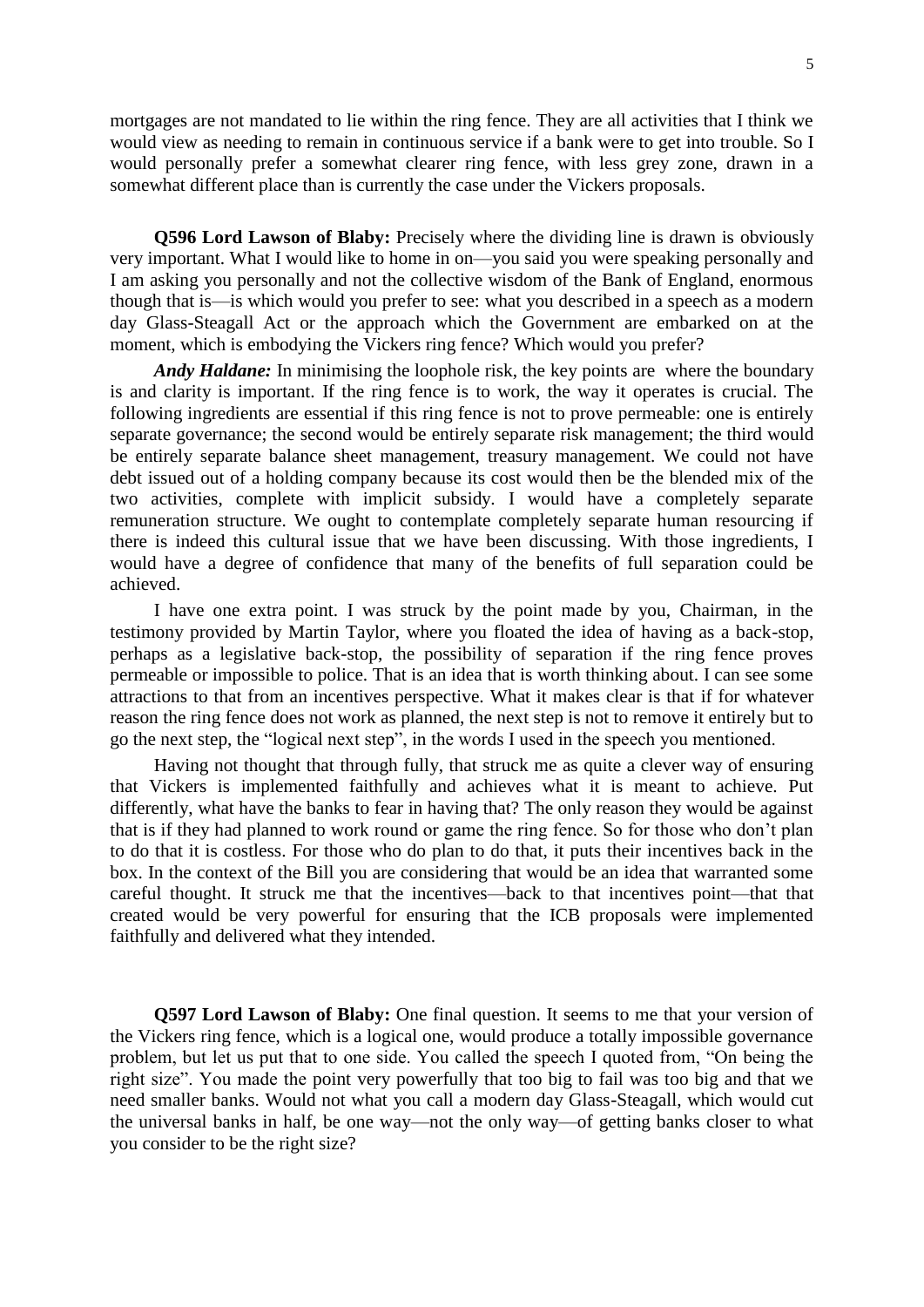*Andy Haldane:* It would. It would be among the measures that could be taken to tackle the too-big-to-fail problem. Another of the ones that I mentioned in the speech that you quote there, Lord Lawson, which speaks to the Chairman's point about competition, too, is that in Dodd-Frank, the US piece of legislation on the financial side, there is a requirement that no single entity has a deposit share in excess of 10%. That was in US legislation before Dodd-Frank. That strikes me as an idea worth thinking about. One reason why I think it is worth contemplating is because it hits two birds with one stone. It speaks to the competition issue by preventing the emergence of the—in your words, Mr Chairman—cosy cartel. It also speaks to the too-big-to-fail issue. I do not know whether the 10% set in Dodd-Frank is the right number for the UK—it might be the wrong number—but it struck me as an idea that, given that it is already in legislation elsewhere, might bear some careful thinking about in a UK context. That, too, would go in a similar direction to the one you mentioned.

### **Q598 The Lord Bishop of Durham**: Sorry, 10% of what?

*Andy Haldane:* Of the deposit base.

#### **Q599 The Lord Bishop of Durham**: Of market share?

*Andy Haldane:* It is a market share rule, effectively.

**Q600 Mark Garnier:** May I turn back to the question of competition, in particular the problems facing aspirant banks in trying to get authorisation? I wrote earlier this year to the FSA asking them to give me figures about how many banking applications had resulted in a licence, and this includes ab initio applications; foreign passporting in; and also authorisations for existing licences. It is fairly dismal reading. In 2010, 26 institutions came forward and just 11 licences were granted in one form or another. In 2011, 24 came forward and just seven were granted.

One of the common complaints that I have had from a number of people who were trying to go through this process was that there was no incentive for staff at the FSA to grant banking licences. Indeed, if you look at what has happened over the last few years, with the negative press towards the regulator, there is actually a disincentive. The default position of the person signing off the application is that it is safer to turn somebody down than it is to allow a licence. Do you have any thoughts on that?

*Andy Haldane:* I am not close to the detail of the FSA authorisation process, so I cannot speak with any great authority about that. In the light of what we have been through for the last four or five years, in some ways it is understandable, if regrettable, that everyone is feeling a bit risk-averse, be it banks in managing their balance sheets or regulators in managing their own responsibilities. I think it is somewhat predictable that there is a degree of caution or risk aversion when it comes to granting extra licences, as there is caution in taking any risk across the whole system right now.

Could and should more be done to expedite that process and to lean against that caution? As I understand it, that is the process that the FSA are themselves going through right now. I am not close to the detail, but it strikes me that that is directionally right, and we will see what pops out at the end of this year or the beginning of next.

**Q601 Mark Garnier:** One of the other comments from some of the smaller banks that I have met, of which I think there are about 47, some with a balance sheet as small as £50 million, is that the response of the regulator to the crisis has been to really drill down very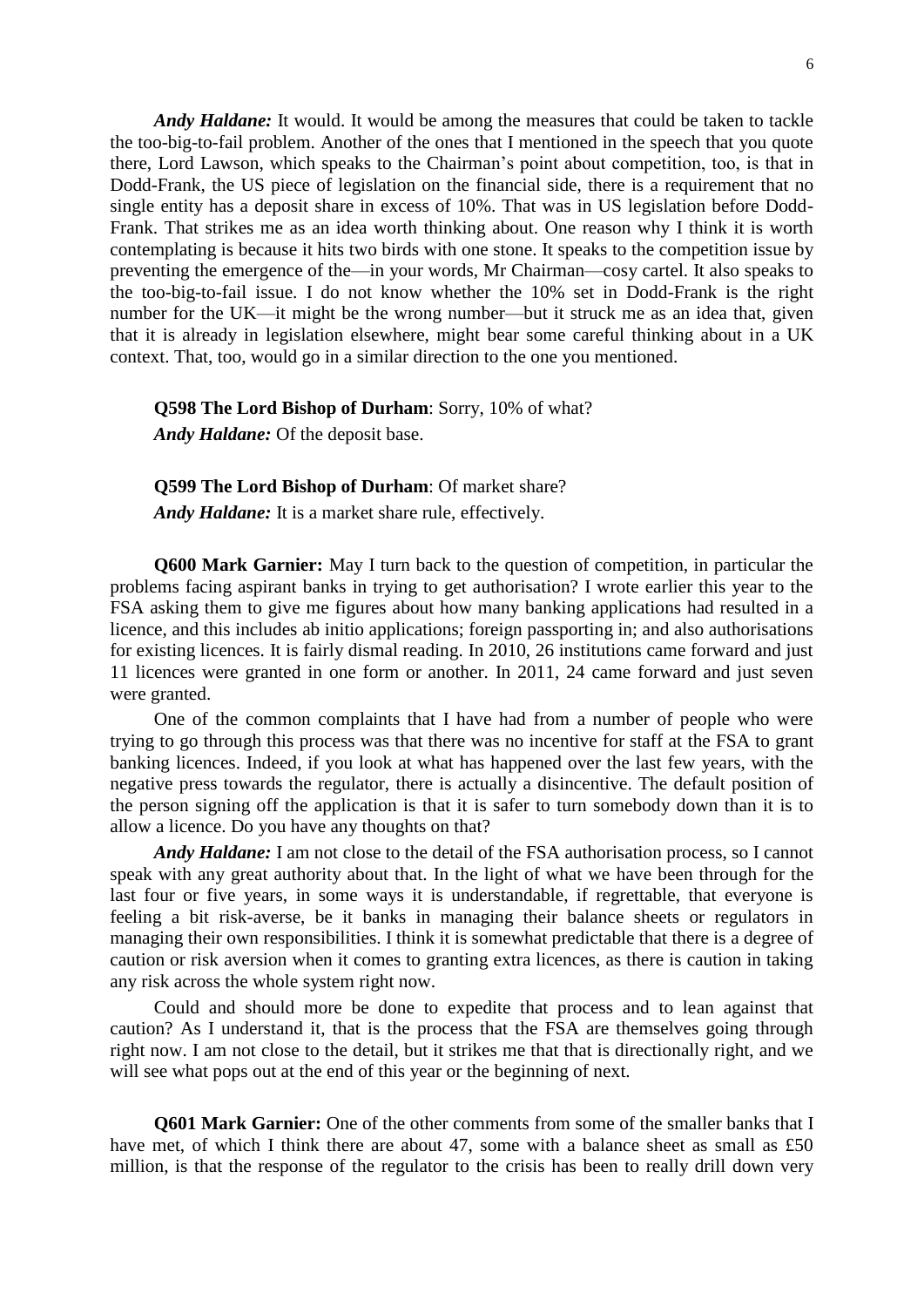heavily into the activities of the bank. Where you may have a bank that knows personally all its customers, they are being required to do a series of quite expensive box ticking, so you see a number of banks that charge for current accounts increasing their fees by a factor of three or four just to cover the cost of the extra regulation. Do you see the cost of regulation with these specific banks being yet another serious barrier to entry?

*Andy Haldane:* I think it could be. I am hopeful that the direction of travel, certainly of the new Prudential Regulatory Authority when it comes into being in April next year, will lean against those tendencies. Their supervisory philosophy is to focus not just on the big risks within firms, but on the bigger firms. I hope that that somewhat different judgment-led philosophy will over time lessen some of the costs you mentioned for the smaller businesses.

About a year ago, I had a conversation with the CEO of a big bank who made the extraordinary suggestion that they knew they were well regulated because they had 50 banking supervisors on site looking at them. I said, "If that is success, I don't know what failure looks like." That strikes me as supervisory failure, to have to do that. We need to lean against what seems to be the inexorable trend towards more regulation and more regulators it simply does not work. Not only is it costly for the firms and the taxpayers, but it also just does not work. That goes back to the question of incentives and structure. The benefit of a structural solution is that it does not require you to have 50 supervisors on site, perched at the end of desks, inquiring about spreadsheets; it focuses on the big risks and puts incentives back in the right place.

**Q602 Mark Garnier:** You mentioned the PRA, which obviously will share the burden of regulation and of assessing new applications for a banking licence. Do you think that the PRA should have a competition mandate?

*Andy Haldane:* Yes. I think a situation that we need to avoid is the one that we saw precrisis with the FSA. So we had the FSA riding two horses, prudential here and conduct of business there, with the result that it essentially ended up cross-eyed and missed both. We had a prudential crisis from 2007 until 2009, and now we have a slew of conduct issues that it missed. The FSA missed in both directions. So I would be very reluctant to put the new PRA in a position of being similarly structurally schizophrenic, looking two ways at once and risking missing both. I think that it is possible to do both things by retaining safety and soundness as a primary objective of the PRA, but augmenting it—I think as is tabled—with a secondary "have regards" objective around promoting competition. It is very important, as you mentioned in your first question, that some weighing of competition and of competitiveness and innovation concerns does happen for the prudential regulator, and I thought that that formulation struck a nice balance, without suffering the risk of looking two ways at once.

**Q603 Mark Garnier:** That is very interesting, thank you. Let me turn to the shared platform, which you talked about a bit earlier in response to the Chair's questions. You talked about the advantages of a shared clearing platform for new entrants. I agree entirely with that. Is not one of the problems that, in the system we have at the moment with the Payments Council, the vested interests are in control of the majority of the system, and there is a reluctance on the part of the people who own the banks and all the rest of it to go down this route, because, if you are one of the big four, you do not want to encourage a lot more challenger banks coming in and challenging your market base? Do you think that we have a wrong system there?

*Andy Haldane:* There is a Treasury consultation document out on just this issue at the moment, which effectively captures some of the concerns that I think you rightly express.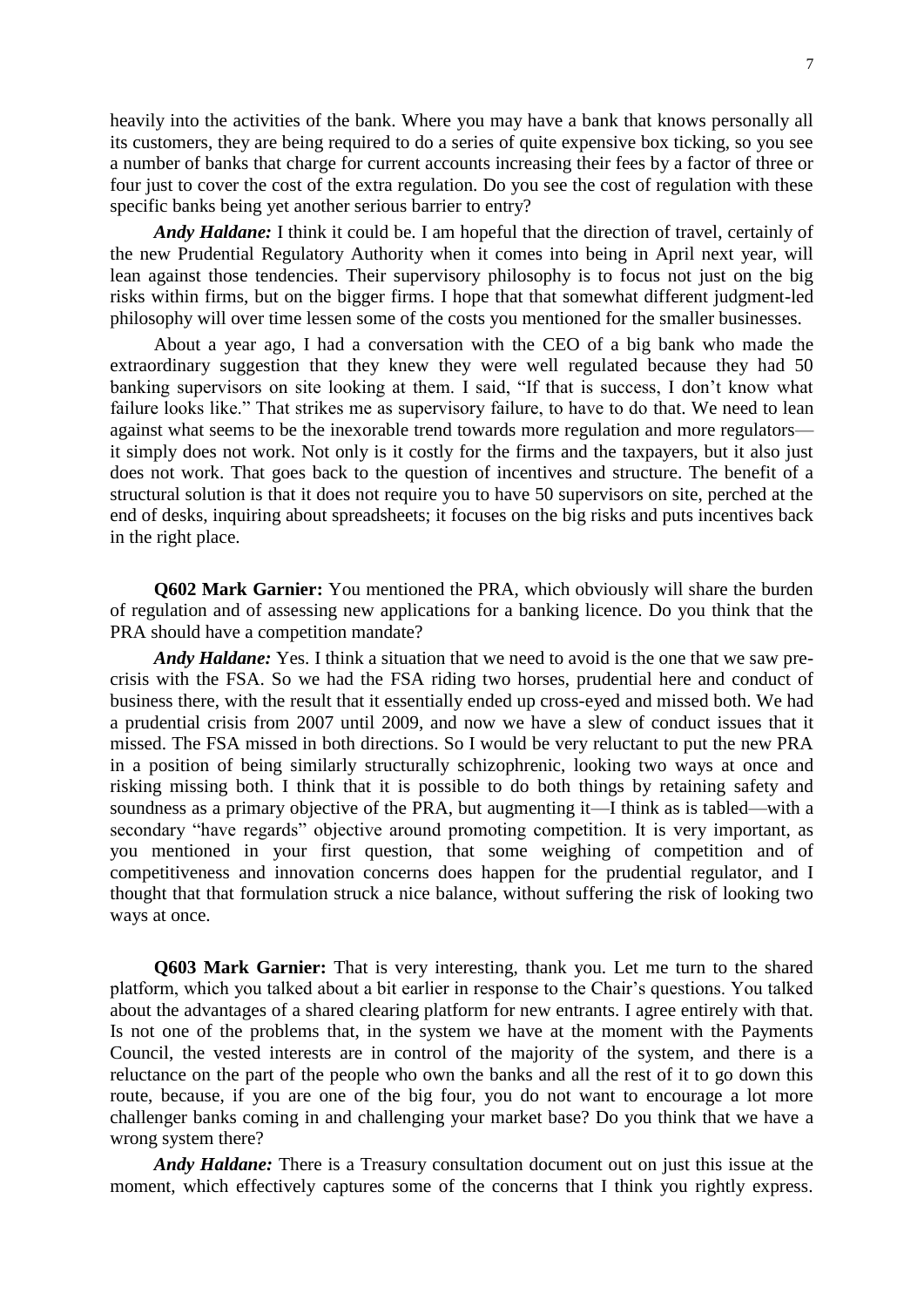They are of long standing. I know that you have had Donald Cruickshank before you, whose report back in 2000 or 2001 suggested a radically different governance structure for payments, effectively with a separate payments regulator—a Paycom—but that was rejected at the time. Since then we have had several vintages. We had an Office of Fair Trading Task Force, which, in turn, gave way to a Payments Council. Both of those were somewhat toothless, for the reasons you say; they remained dominated by not just the industry, but the big banks within the industry. I think now is a right time to think about alternative models, which should certainly include, as the consultation document includes, a formal payments regulator. I certainly think that whatever governance body comes into play has to have some overt public interest objective, which leans against the inevitable and natural tendency that you mentioned for banks to structurally under-invest in payments technology.

**Q604 Chair:** That payment system review was driven by a Treasury Committee recommendation, as you know. I was a bit perturbed when you said that the PRA competition objective would be a "have regards" objective because we have had extensive evidence, certainly on the Treasury Committee, that all the FSA's "have regards" objectives were examined by lawyers and then quietly ignored—lawyers acting for the FSA—on the grounds that you can always say that you have had a look at it and then ignore it, which they duly did. Are you confident that we will get any behavioural change, as a result of the amendment put down in the Lords, to the PRA's treatment of competition?

To add a further point, you began by saying that is was very important that the PRA should pay attention to market entry, and this is touching right on that issue.

*Andy Haldane:* I don't think I have a clear or good answer to your question. Only time will tell, I think, whether that "have regards" provision engineers some behavioural change at the new PRA. I hope it will. It strikes me that those competition issues have been the dog that has not barked so far during the crisis, and I am pleased that that is beginning to change, partly through this Commission and partly more broadly. I think that it will be much bigger part of the debate, looking forward, than it has been so far, and, that being the case, I am hopeful that the PRA will take that debate into account in its regulation.

**Q605 Mr Love:** May I go back to the issue of the shared banking platform? As Mr Garnier mentioned, there are many vested interests, and you commented earlier on the sevenday proposal, which came about because the banks said it was too expensive to move to full account portability. How do you respond to the criticism that a shared banking platform would be very expensive?

*Andy Haldane:* What I do think we need here is a full, objective, arm's-length quantitative evaluation of the costs and benefits of the proposal, which is something that, so far, we have singularly not had. My personal view, having looked a little bit at the evidence, is that no change is not an option. Fully 70% or 80% of big banks' current IT spend, which is very extensive, is about the maintenance of legacy systems. Many of those systems are antiquated, and we need only think back to the unfortunate events at RBS a few weeks ago to see the costs of having such antiquated legacy systems. It strikes me that the time is overdue for something of an IT transformation within the banking industry. It is one of the real peculiarities that banking, which is an information industry, has not invested more wisely in IT to improve the customer proposition.

Change needs to come. Maintaining legacy systems is costly and, at some point, will cease to be an option. We need to consider the cost-benefit, but there could be a strong case for materially upgrading their systems. The technologists and IT specialists I have spoken to seem to think that there is no technological reason why it is not possible. It has happened in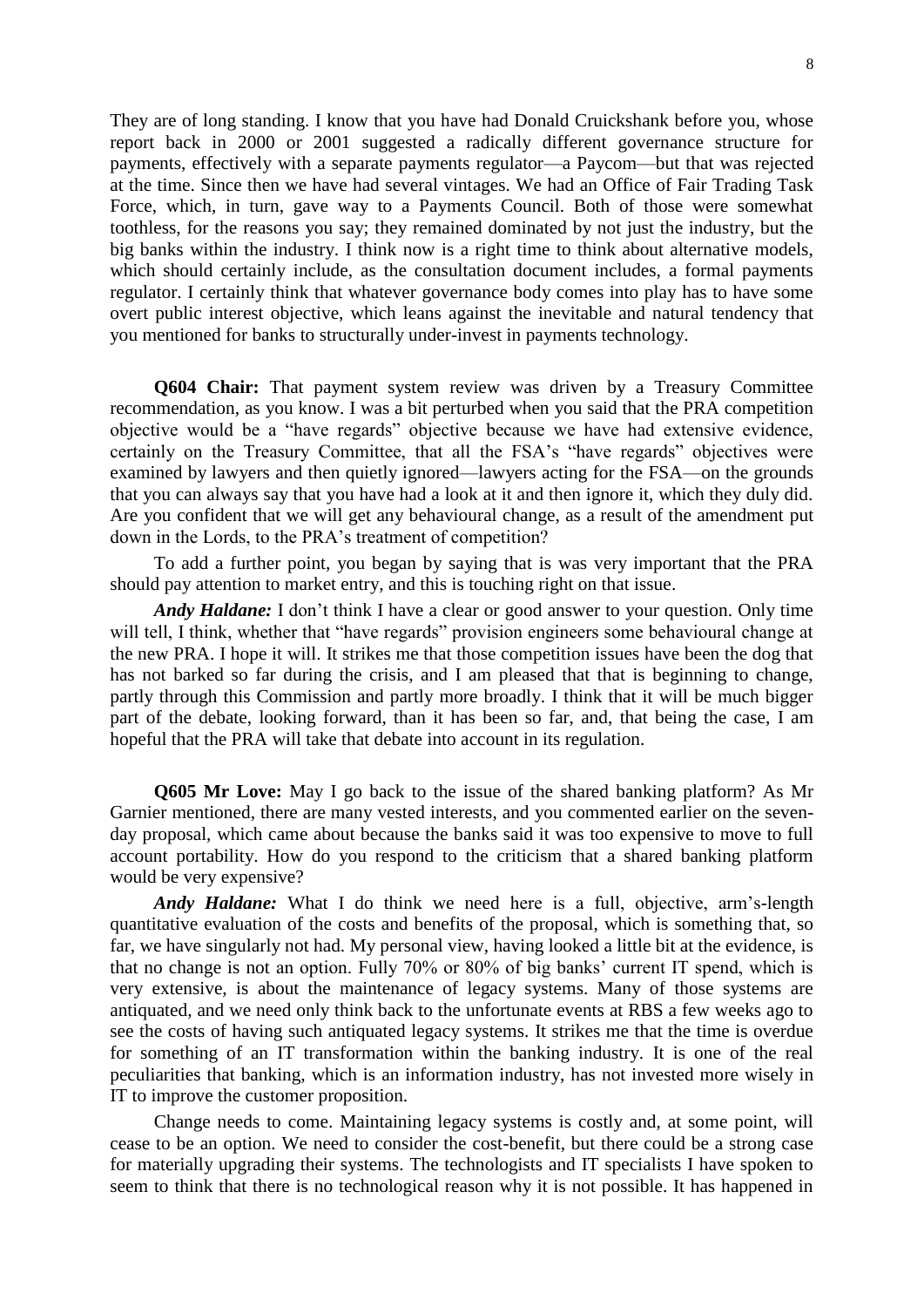other industries; this is not shooting for the moon. Other industries have done it, and what's more they were doing it 10 or 20 years ago, so it is technologically feasible. I also think that the costs of this have fallen like a stone and continue to fall like a stone. Once you weigh up that no change is not an option and that change may not be as costly as some might think, the cost-benefit calculus might come out in the direction of radical change, rather than incremental change. That might not just be the best thing for society and for customers and their offering, but for the banks as well, provided they take a long enough perspective on what that technology investment might deliver.

**Q606 Mr Love:** The banks and those with vested interests will focus on the cost element of that cost-benefit analysis. How do we get across the benefits of such a proposal to ensure that at least the public will understand what benefits they will receive as a result of this transformation?

*Andy Haldane:* Here, again, the best way of setting out those benefits as clearly, coherently and rigorously as possible is to have some review at arm's length from the industry. There has been a review of the options, including the more radical ones, but that was commissioned by the industry. Some of the cost-benefit calculus within that was somewhat narrow and did not speak to the broader benefits of a transformation in the customer proposition. It did not speak at all to the benefits of greater entry. It did not speak at all to the benefits in terms of a reduced incidence of too big to fail. All of those were airbrushed out of the analysis. We need a proper, full and frank evaluation of the costs and benefits that, as you say, importantly takes into account the broader societal benefits of having a transformed banking proposition.

**Q607 Mr Love:** As well as talking about the platform, you also talked in a recent speech about the shared network utility. Earlier, you made a comparison with the proposal put forward by Don Cruickshank in his report in 2000. Can we just explore what you mean by a shared utility and how it would be similar or different from that proposed by Don Cruickshank?

*Andy Haldane:* There are two things here. One is a central piece of infrastructure that would be the bedrock of the payments industry. It would store the core customer information and provide the technology for ensuring that payments could, at lower cost and high resilience, be transferred between people. The other is whether you would want to have some regulatory agency ensuring that the payments industry was delivering an efficient and safe service to customers, which was the Donald Cruickshank proposition back in 2000. If you had an infrastructure—this shared platform—that was operated as a utility and had some overtly public sector, public policy objectives, there is a less-strong case for needing a regulator on top of that. Many of the benefits would then be delivered by the utility, rather than needing regulation on top. Without this shared payments platform and that infrastructure, and if you preserved the existing infrastructure, which is decentralised to the banks, there is a strong case for thinking about Cruickshank options and having a layer of regulatory oversight on top of that. They are two slightly different things, but they are strongly linked.

**Q608 Mr Love:** Our inquiry is primarily focused on standards. I just wondered about the two proposals that you have put forward about the platform and the utility. Are standards an issue? Would it make a significant difference to the standards in the industry, if we introduced it?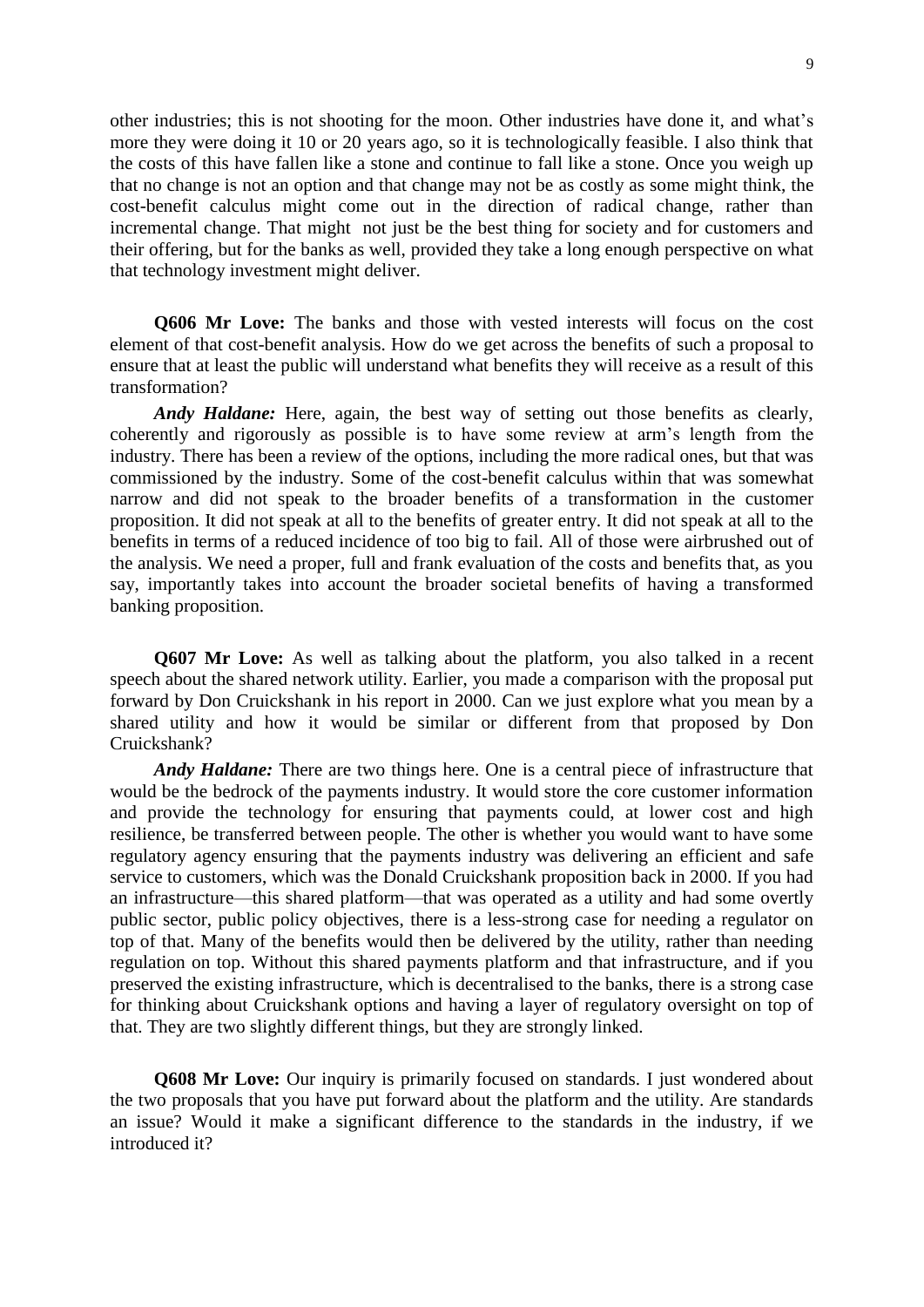*Andy Haldane:* What I think it would do is prospectively change the proposition for bank customers. I think this would potentially deliver some real benefits for them, and that would in turn help restore some of the public's faith and trust in what banking is there to do. So far, there have been too few examples, from the customer end, of their lot and their service having improved. This would be a good-news story, and banking needs a good-news story. It is something to restore trust.

At the moment, we have lots of words from the new management within banks about making themselves socially useful; here is a concrete way of making that happen. At the moment, the customers—the public—are understandably sceptical. Here is something concrete that can turn those words about social usefulness into something that customers would benefit from, day by day.

**Q609 Mr Love:** May I ask one final question? I could hear the chairman humming and hawing. I am intrigued by your highlighting of the Dodd-Frank 10% issue. In a recent speech you talked about the size of banks and whether universal banks delivered an economic benefit above a certain size. If we simply put to you the very broad question, "Should we limit the size of banks, and if so how should we do it?", how would you respond?

*Andy Haldane:* I have had a nerdy fascination with the question of whether bigger is better in banking—whether it makes for extra efficiencies. We have done quite a bit of thinking and research on that. When we do the analysis properly, or as well as we can, then, as you say, it is very difficult to discern significant benefits for banks that have balance sheets much beyond, let us say, \$100 billion. That is less than a tenth of the size of some of our bigger banks currently.

There are different ways of cutting the cake. Lord Lawson mentioned one, which is the structural separation route; that would be a way of lowering the size threshold. I am struck by some of the direction of travel of the debate in the United States, where we have some Federal Reserve regional bank presidents arguing for size caps, some US Senators arguing for size caps, we have the vice-chairman of the FDIC, the deposit insurance agency, arguing for size caps and, just as recently as two weeks ago, we had a vice-chairman of the Federal Reserve board who leads on financial security floating the notion of a size cap. I do not personally have a strong position on this, but it strikes me that it is an issue that we should work through and reach a view on.

The Dodd-Frank rule you mention is a market share rule over the deposit book. I think that takes you some way. It does not fully solve the issue of being too big to fail, because it does not prevent that deposit book from still being enormous, and so the banking system from still being enormous relative to the economy as a whole. If you were really worried about the big banks imperilling the solvency of the state, you would cast your size rule not in terms of a market share of the deposit book, but in terms of a share of the economy—a share of GDP. That is the direction that the US debate has taken.

**Q610 Chair:** Going back to early exchanges, you put up a good case for the need for a comprehensive cost-benefit analysis and doing some serious platform work, not least to help restore trust in banking. However, we need something that is going to be done in a way that will be credible and will not be ignored by people with the moral authority to induce banks, if necessary, to be more co-operative in thinking this through—after all, we will need their cooperation to do this. Do you think the PRA is probably the best place to do this, or to commission it? Who else are they going to take notice of, if not the PRA?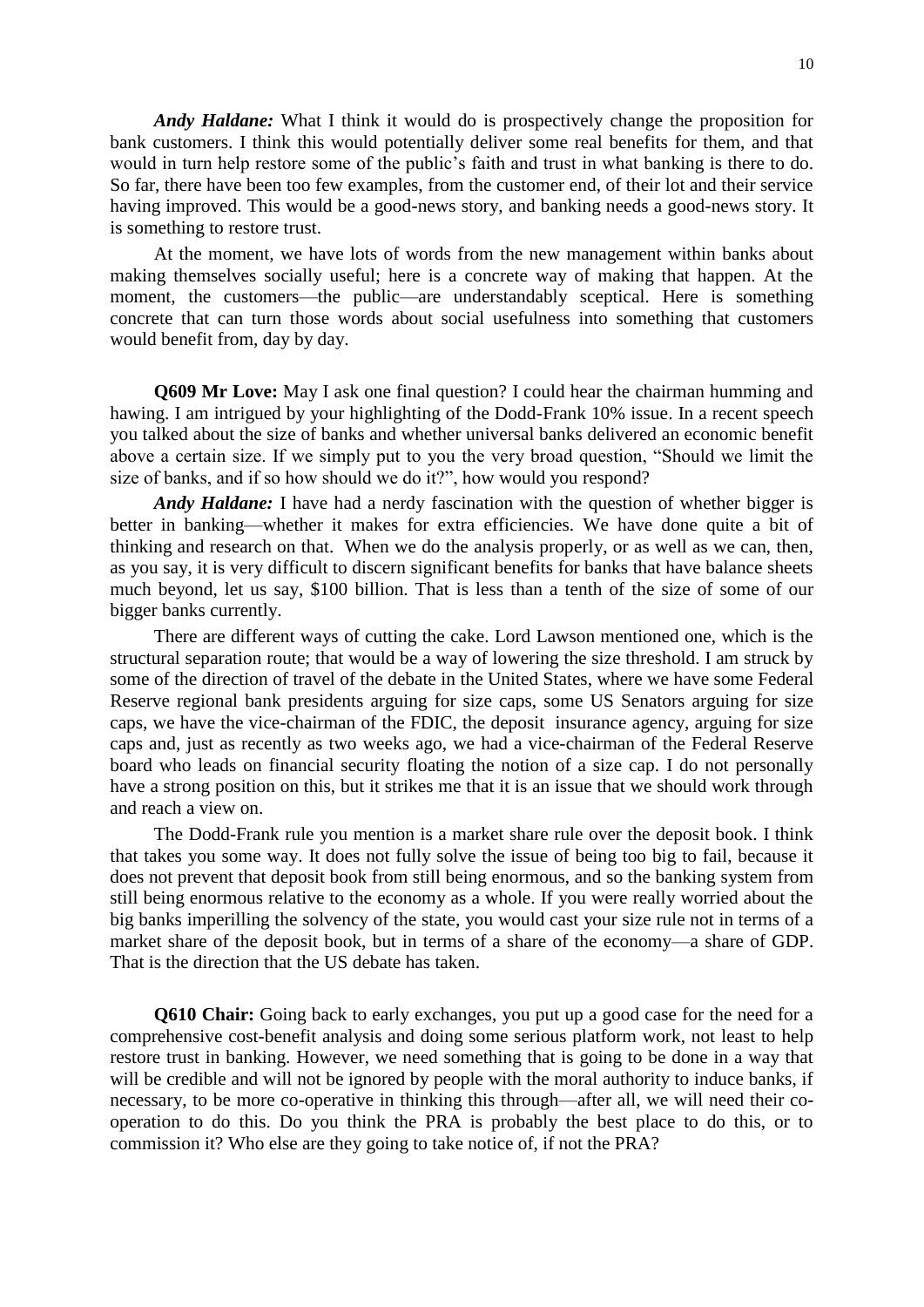*Andy Haldane:* It could be the PRA. It is important, Mr Chairman, to distinguish between the body that is lead-managing the project, where it may make some sense for that to be a prudential agency or a competition agency—

**Q611 Chair:** Touching on the "have regards" point.

*Andy Haldane:* It touches on that. There would certainly be some benefits, however, if the inputs to that review came from a broader range of individuals. I would want to bring competition economists and technology companies into the picture to get as accurate a picture as possible of how much this would really cost.

**Q612 Chair:** We are clear that the Bank of England does not have the in-house expertise to do that. I am asking who is going to lead the project, and you are saying that, yes, the PRA might be a suitable place.

*Andy Haldane:* It is certainly one option.

**Q613 Lord Lawson of Blaby:** British bankers will say that, if you are going to impose, say, size limits on British banks, or a number of other things that may be very desirable in themselves, you will disadvantage British banks compared with their competitors overseas, which is unacceptable. I believe there is a good answer to that, but I am interested in your answer.

*Andy Haldane:* Just to be clear, I wasn't today formally proposing size limits. It is an option.

**Q614 Lord Lawson of Blaby:** Let us look at the various options that you might think are desirable. Size limits are a possibility. They are an option, and full structural separation, the complete Glass-Steagall, is another, and there are various others that, on their merits, may seem persuasive, but the British banks will say, "You are putting us at a disadvantage compared with our overseas competitors, and that is unacceptable." What is your answer to that?

*Andy Haldane:* A very interesting piece of research came out earlier this year that looked at the relationship between the size of the banking system and growth in the economy. That piece of research was very significant because it overturned a piece of orthodoxy that had existed for 20 or 30 years, which is that bigger is better: the bigger the size of your banking system and the greater the extent of financial depth, the higher the growth. What the study shows is that that is only true within limits. Roughly speaking, based on their numbers, as soon as credit to the private sector exceeds something like 100% of GDP, those benefits begin to fade away. Indeed, they go into reverse. One of the reasons for that is that you find both people and capital, human resources and financial resources, are being sucked into finance and away from the non-financial parts of the economy in a way that retards and slows down productivity growth in those non-financial parts of the economy.

If you believe that research and take the results at face value, it suggests that, far from there being some cost in limiting size, there may actually be some broader benefit to the nonfinancial economy from having those limits in place. I do not quite know whether that threshold exists, and I am not saying the research cannot be questioned. The proposition back to the financial sector would be that some limiting of bank balance sheet size could actually be net beneficial to the broader economy, to resources flowing into the non-financial sector, in particular, those sectors that are reliant on skilled labour. The research and development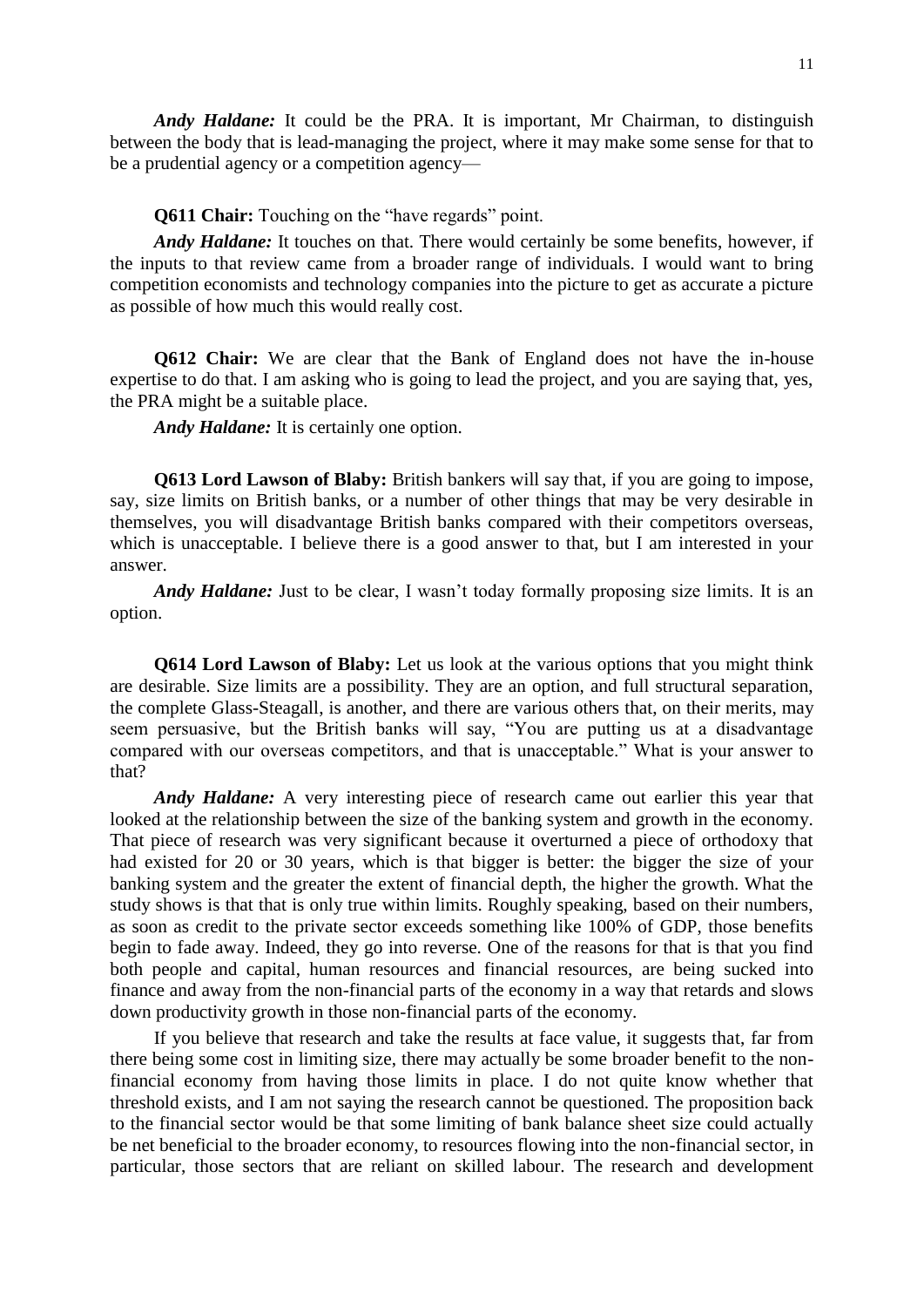intensive industries, the study suggests, are particularly badly affected by physicists, mathematicians and scientists flowing into finance, of which there has been a real flood over the last 20 or 30 years.

I apologise for being rather researchy in answering your question. While this might not be the best answer for the financial sector narrowly speaking, it may be a better answer for the broader economy.

**Q615 Lord Lawson of Blaby:** It is very interesting research, but my question was not about the size of the financial sector. It was about the size of the individual institutions, which make up the sector. What is your answer to that?

**Q616 Chair:** You seem to be conflating two things. What is the answer to the point about bank size, not bank sector size?

*Andy Haldane:* In some ways, they join in the middle. I am not proposing it, but let us say that you were to impose some size limit relative to GDP on an individual bank. That, by itself, would place some limits on how big banking is, and its entirety would be relative to the economy as a whole. As I say, on the basis of existing evidence, once you get to banks that are in excess of \$100 billion in assets, it is hard to discern their delivering additional efficiency benefits to the customer. That would be the proposition back, that the efficiency benefits are exhausted at a size threshold for individual banks and may be exhausted at a size threshold for the system as a whole.

**Q617 John Thurso:** I must say that I found that last answer absolutely fascinating. It confirms all the suspicions I had, and I shall read the research. It is clearly something that we should take very seriously.

I want to move on to corporate governance. Before going into that, can I ask you about risk? Clearly, one of the most important functions of corporate governance is to weigh up the risk appetite of the institution. Equally, risk is one of the most important aspects of regulation in looking at how much risk there is in the accumulation of institutions and to society. Therefore, to a certain extent some risk should really be dealt with at a regulatory level and some dealt with at the board level. Where is the balance to be struck? At what point should we be looking to regulate because we simply cannot expect the institutions to do it?

*Andy Haldane:* As you say, Mr Thurso, the first line of defence has to be risk management within the firm. We have seen a significant scaling up in both the resourcing and the influence of the risk management function in banks over the last four or five years. I was at a dinner with the chief risk officers of the biggest banks on Monday, and I think that there has been a sea change—one that they all welcome, of course—in the potency of their voice at the main board, through the risk committee most obviously.

Even within firms, there is a significant distance to travel before risk management is where it needs to be. The reason why I say that, which goes back to the earlier point about IT systems, is that very few, if any, global banks can conduct effective consolidated—across the whole balance sheet—risk management. Many of their systems simply make that, if not impossible, then certainly a chore. So there is still a job of work to be done about putting IT systems and risk management systems on a wholly different footing from that of the past. That is not just my verdict. If you look at the reports from industry, they say that the systems are not in a state of health that allow this holistic, "across the balance sheet" aggregation of risk. Of all the shocking things that I have come across in the last four or five years, among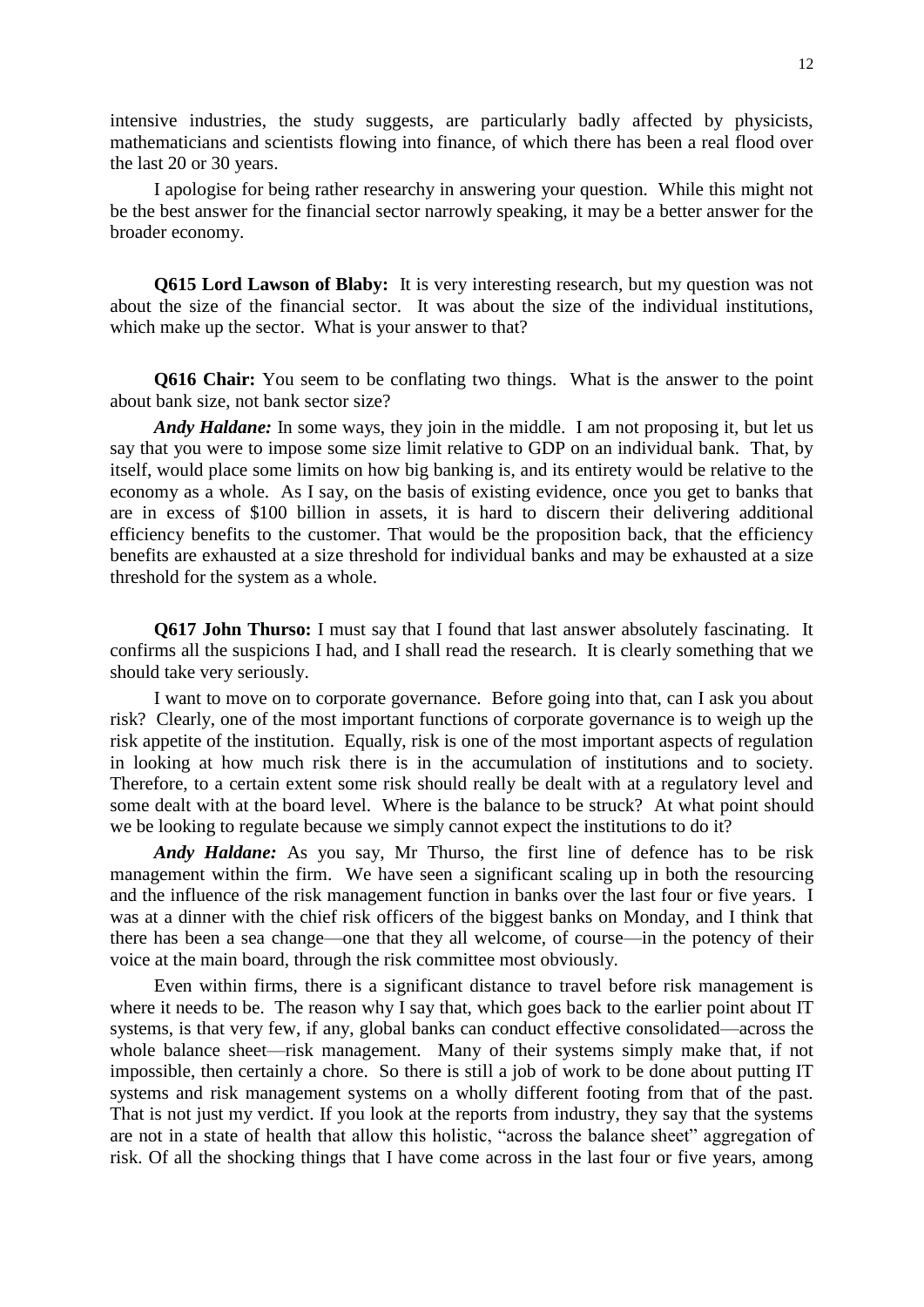the most shocking was the inability of the biggest banks in the world to simply add up the numbers. There is a lot to be done to put that in a better place.

The IT spend that has occurred has tended to be focused on business lines. It has not allowed a joining up of core data across the whole balance sheet. That needs to be done. It is a prerequisite and an essential building block of effective risk management. It does not exist at present in too many big firms. That is the first line of defence, I think.

The second line of defence, probably, is the board risk management committee. As I say, my sense is that they are sitting up and paying attention to a much greater degree than has been the case.

**Q618 John Thurso:** Clearly, when you have just had a major setback/disaster/crisis, everybody is completely alert, but 20 years down the track the people who suffered have left and a new generation has come up. Is there anything we need to do to institutionalise into boards that risk awareness on the risk committee, so that they do not just slip back to being the people you consult but do not necessarily pay attention to, but are rather where we want them to be, which is the people you actually pay attention to?

*Andy Haldane:* Could I try on you a line of thought which I think speaks directly to your question, but is a bit of a detour? I apologise for going into the small detail.

#### **John Thurso:** Over to you.

*Andy Haldane:* It has struck me over the last 12 months that the corporate governance, the company law system that we have in this country, in particular as it pertains to banks, is somewhat unusual. Relative to the international norms on company law, the UK is towards one end of the spectrum in the primacy it attaches not just to the interests of shareholders, but to the near-term needs and desires of shareholders. So you have the UK over here, with the US, and then a spectrum that spans out along there. We then have banking, where shareholders comprise the smallest of slivers of the balance sheet, typically less than 5%. We also have a banking system that is five times GDP in this country.

Taking those three propositions together, what it means is that you are vesting an enormous amount of power in a small cohort of stakeholders: those owning shares in the biggest banks. There is a question in my mind—given the broader interests in banks being safe and not being too risky— about whether that corporate governance model that places primacy on short-term shareholder interests is the right one for banking and, perhaps, for other companies, too.

In a lecture I gave last year I raised the question, would we not want to enfranchise a broader set of stakeholders in banking? That could be debt holders in banking. In future, we hope that those investing in bank debt would be susceptible to loss, would take the hit and would be bailed in, in event of the bank going bust. That being the case, there may be a case for giving those debt holders a voice, a vote, in the running—the corporate governance—of the bank. They do, after all, comprise the remaining 95% of the balance sheet. A bit odd, in a way, to be disfranchising the majority in that situation, when it comes to running banking.

I apologise for the digression, but it loops back to your question about whether the existing corporate governance structure adequately reflects the risk as borne not just by equity holders, but by wholesale depositors in banks. Retail depositors in banks have a stake in that risk, too. Is there a case for turning that stake into a voice and possibly even a vote? That, for me, is an interesting proposition.

### **Q619 John Thurso:** Is that your Wincott lecture?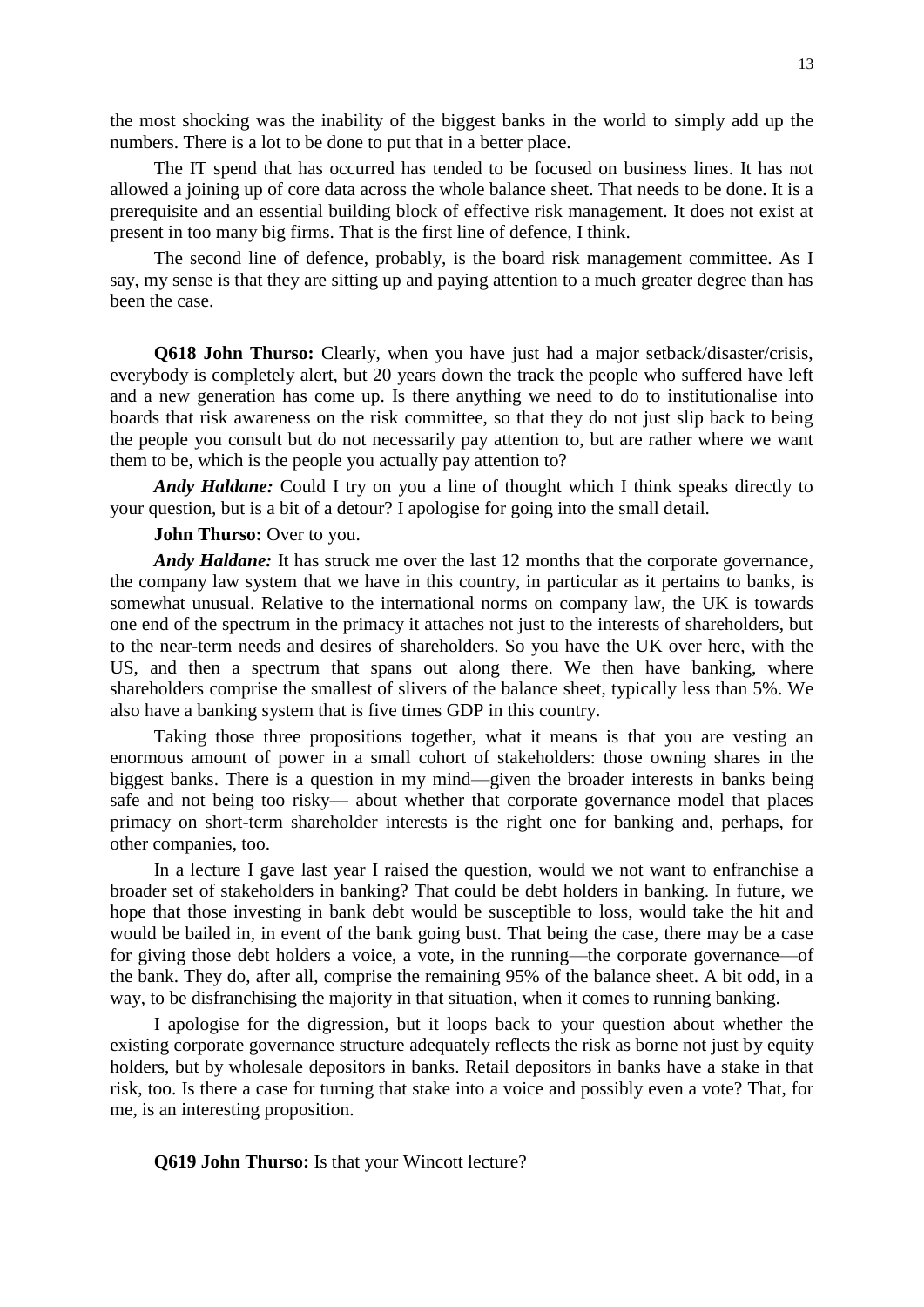#### *Andy Haldane:* It is.

**Q620 John Thurso:** You make exactly that point—I found it a fascinating lecture to read. I will move on to shareholders, if I may. If you look at both Walker and Kay, they say that what we really need to do is get shareholders more engaged. You are making the point that they are actually a fraction of the stakeholder community. Are we actually barking up a bit of blind alley if we look to enfranchise shareholders and bring them into this, in that, first, banks stocks are now a commodity that is traded on a very short term; secondly, as you point out, they are a very small part of the overall picture; and thirdly, they do not have any real control? The more we look to shareholders, the less we are keeping our eye on the ball of what we really ought to be doing.

*Andy Haldane:* I think that the conclusions of John Kay's review of short-termism, broadly defined, were well targeted in empowering the asset managers, who these days hold the power when it comes to managing shares in many companies, not just banking companies. I thought that the John Kay proposals, having shareholders sit up and pay somewhat greater attention than they have hitherto, were very sensible to lean against the "ownerless corporation" problem. However, I think the point you raise is right: there are stakeholders beyond shareholders about whom we might think more imaginatively. Other company law and rules in other countries do take them seriously. Existing company law in the UK does have these "have regards"—this broader set of stakeholders—but it is not clear to me how much regard is paid to that broader set of stakeholders in the actual running of firms, not just banks.

**Q621 John Thurso:** That takes me on to my last question in this area, which is again from that lecture and your comments on return on equity. It seems to me that to focus the entire incentive of the management around a relatively high return—and, of course, the corollary of high return is high risk—of one very small part of the balance sheet is to completely skew what it is we are actually looking for from banks. That is a point you make in your lecture. What do you think we can do about that?

*Andy Haldane:* One practical thing that can be done is to take a further long, hard look at the existing rules—the code we have for remuneration. We now have a remuneration code for certain staff—the more senior staff—within financial firms. That takes us some distance, but for my money not sufficiently far, in leaning against the risk-taking incentives. For example, the code does not prohibit the use of risk unadjusted metrics for evaluating performance, such as return on equity or earnings per share. I think we can do a better job of ridding the remuneration contracts of those short-term performance metrics. The code could go further in extending—elongating—the period over which variable compensation, or bonuses, is deferred. Currently, that is held in a corridor of between three to five years, which is much too short to cover the cycle in finance that now operates. The HSBC model of deferral until retirement strikes me as striking a much better balance in aligning the interests of staff with those of the customers and the broader stakeholders. I think there are things that can be done with, for example, the remuneration code to lean against these short-term risktaking incentives.

**Q622 John Thurso:** My time is up, but may I ask you one very quick question? To what extent does that call into question the concept of variable pay for those at the top of institutions, whose pay ought to be to do exactly the job that is described, and who are the guardians against those who ought to be on variable pay—the people where you want to keep the cost low when you are not doing the trading or the advising?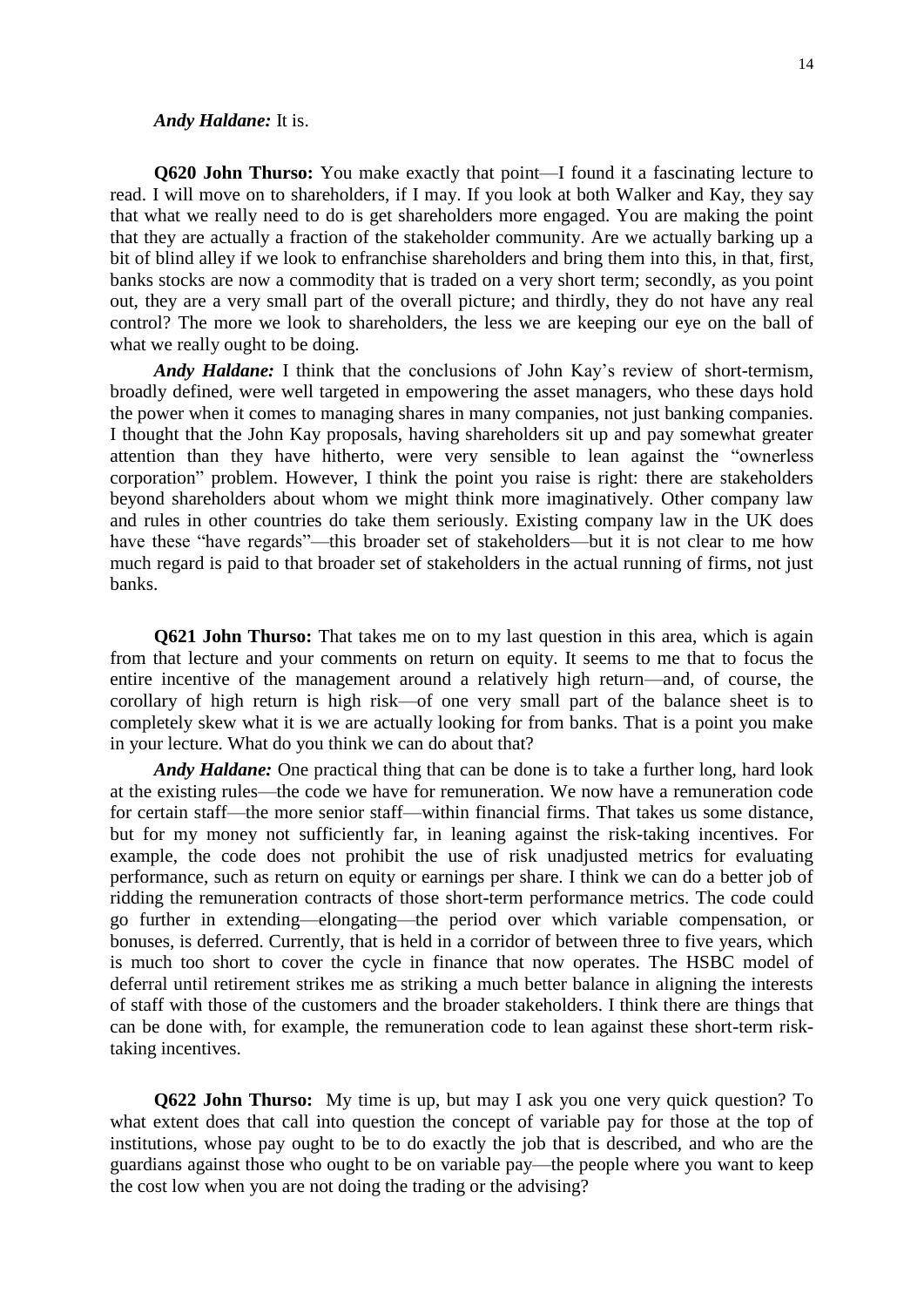*Andy Haldane:* The remuneration code does not tackle your bigger question; I accept that completely. If that variable compensation component was locked away or deferred until the point of retirement, however, that would make quite a difference to incentives. It would take us back closer to, although not quite as far as, the old partnership-type model, where you have skin in the game right up until the death. It does not quite take you all the distance, but it nudges you in that direction, which is one reason why I find it attractive.

**Q623 Chair:** Let me take you back to something you said in response to a question quite near to the beginning of the session. You set out a different point for the ring fence, in which you described two companies with very different boards, different governance structures, different funding, different remuneration and even different HR. How are you going to make all that workable within the same overall group, and how are you going to handle fiduciary duty for the holding company? Have you thought about that?

*Andy Haldane:* I have not thought about that at great length. The point was raised earlier by Lord Lawson that this would pose a problem for governance at the holding company level, and how to achieve that.

**Chair:** You are coming back to see us near the end of the month, so we will take another look at it then.

**Q624** *Lord Turnbull:* I would like to pick up two points from Lord Lawson's questioning. You argued for a stronger, higher, less permeable ring fence; you then made a comment on location. Having changed the strength of the ring fence, were you moving it in or moving it out?

*Andy Haldane:* There is a case for moving the ring fence outwards to mandate a broader set of activities as lying within. Currently, the only mandated activities are deposit taking and overdrafts. For me, at least, the set of financial services for which you would need to assure continuity and greater protection would be broader than that. It would encompass some of the activities currently called permitted but not mandated, such as loans to companies and particularly to SMEs. It would include trade finance, and it might include mortgages of various types. I would be mandating a somewhat broader range than is the case currently.

**Q625** *Lord Turnbull:* The second follow-up question is that you have subscribed, as many witnesses have done, to cross-contamination for investment banking. A lot of people think that they can see that, but I wonder whether it is really an adequate explanation of what is going on. Many things went wrong in banks that were a million miles from investment banking, such as Northern Rock, Bradford and Bingley and probably HBOS; and the change that David Walker and Alan Budd described, from relationship to transactional banking, seems to have gone on in areas that do not seem to be very close to investment banking. Do we need some further explanation of why this more transactional style of banking has come into being?

*Andy Haldane:* I completely accept that this cultural cross-contamination is not the full story of why we ended up where we ended up. I fully accept that some rather narrower, ringfenced-type banks made some terrible bets, were reckless and will certainly never be riskless, as you say. The ring fence is not about separating banks that fail and those that don't or those that are risky and those that aren't. That is not the way I would think about it, but I do think that some of the sales culture that grew up around the retail banking proposition was borrowed or was affected by the culture that operated within parts, at least, of investment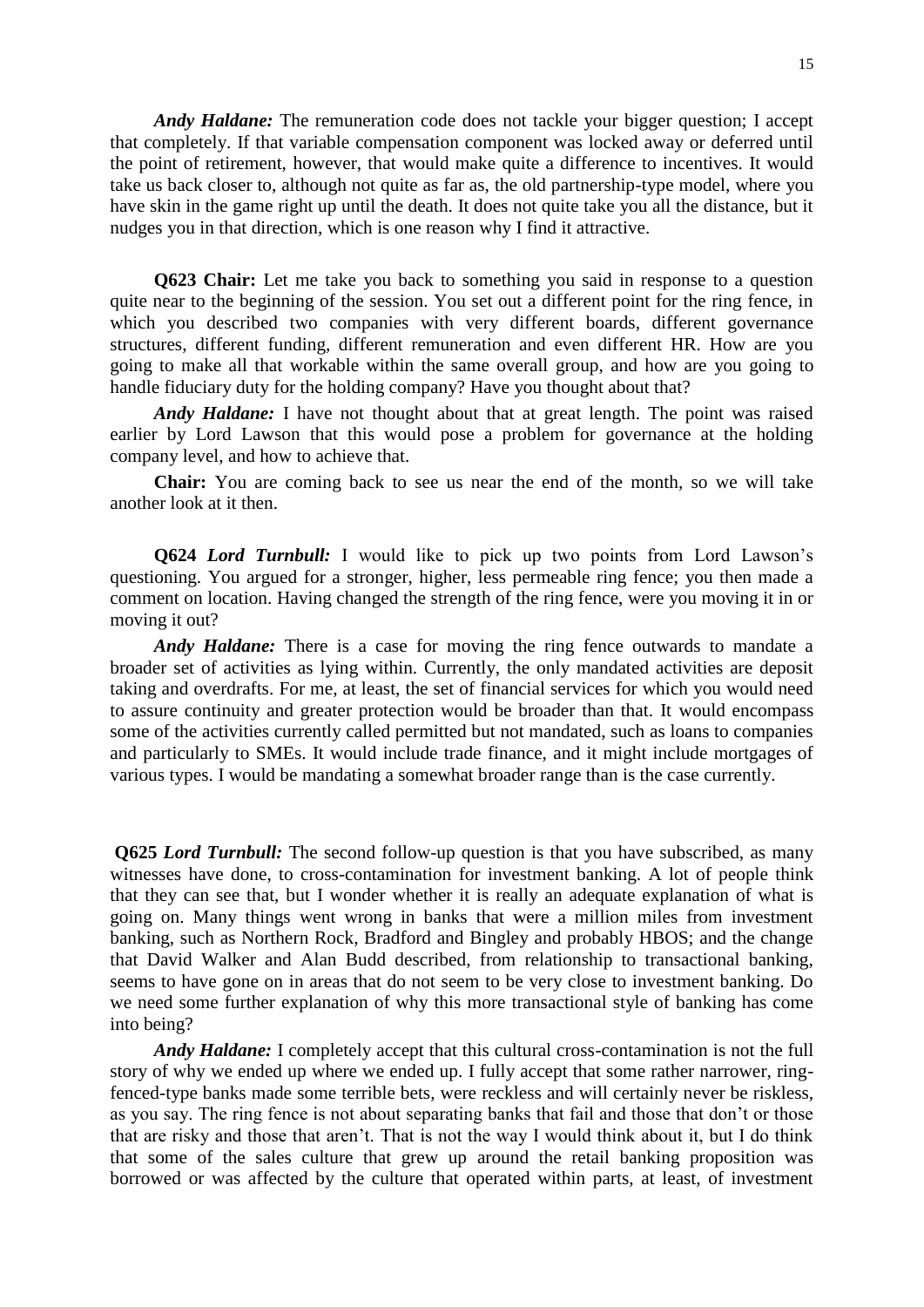banking, and that did come with some costs. Very interestingly, we have seen—I guess over the last couple of weeks—at Lloyds and then Barclays attempts to reduce or, indeed, remove those sales incentives from the retail customer proposition. I accept that it is not the full story, but I think it is part of the story and part of the answer.

**Q626 Lord Turnbull:** Other observers, including Charles Goodhart, formerly of the Bank, have pointed out that good old-fashioned bad lending in the property sector is a very big part of this story. Are we paying enough attention to preventing a repetition of that?

*Andy Haldane:* Charles is right. He is the financial historian on this, and my reading of history would be similar to his—that property all too often is the common denominator of getting things wrong. Is enough attention being paid to that? I hope so. The new standards for both bank capital and liquidity are meant to raise the bar so that there is less risk of a turn in the property market causing banks to fail. I think that helps. Interestingly, the bigger ingredient of bank failures in the past has been not so much residential property as commercial property. That is a particular area that I think the prudential side should look at very closely when thinking about how much capital, how much risk management, is appropriate to prevent a repetition. Commercial property lending is fully half of all lending to companies in the UK, which is a hugely imbalanced situation to have found ourselves in.

**Q627 Lord Turnbull:** It goes way beyond simply property companies; it is all those businesses that are property based. May I come to your views on complex models? You presented this paper at Jackson Hole and you got support from the director of the FDIC and then a riposte from the secretary of the Basel committee. Are you really saying that we should dispense with these things or that the balance between looking at aggregate measures and the internal model needs to be adjusted, in which case isn't a reconciliation between your view and the Basel view possible?

*Andy Haldane:* I think a reconciliation is possible. What I was not saying at Jackson Hole in the paper you refer to is that we should move to a single club—be a single-club golfer. That a single measure was always and everywhere going to give you exactly the right answer was not the message I wanted to convey. The message I did want to convey, however, was that the existing Basel apparatus is broken. It is shot through with complexity, as I tried to point out in that paper, and as a product of that, it is also shot through with inconsistency. You do not have to take my view for that: that is the view of the investors putting money into banks, who have largely lost faith.

**Q628 Lord Turnbull:** Here you are not just referring to Basel II, but you are criticising even the proposals that are being developed?

*Andy Haldane:* Basel III is a very clear improvement over Basel II—I would say that as I was involved in drawing it up, but it is also the case. It moves to a much simpler measure of bank capital—if you like, the numerator of the capital ratio. It also introduces a leverage ratio, which we quite like because it distances all of this from complex modelling and complex risk weights. Those are big pluses for Basel III over Basel II, of which sight should not be lost. It is a real improvement. Of course, it also raises the bar by raising the level of capital that banks need to hold. All those are big positives, and I would be the last person in the world to say that there were not big benefits of Basel III over Basel II. But let's be clear: both Basel II and Basel III are built on the shakiest of foundations, because on the denominator of that capital ratio is a measure of the assets of the bank, weighted by risk.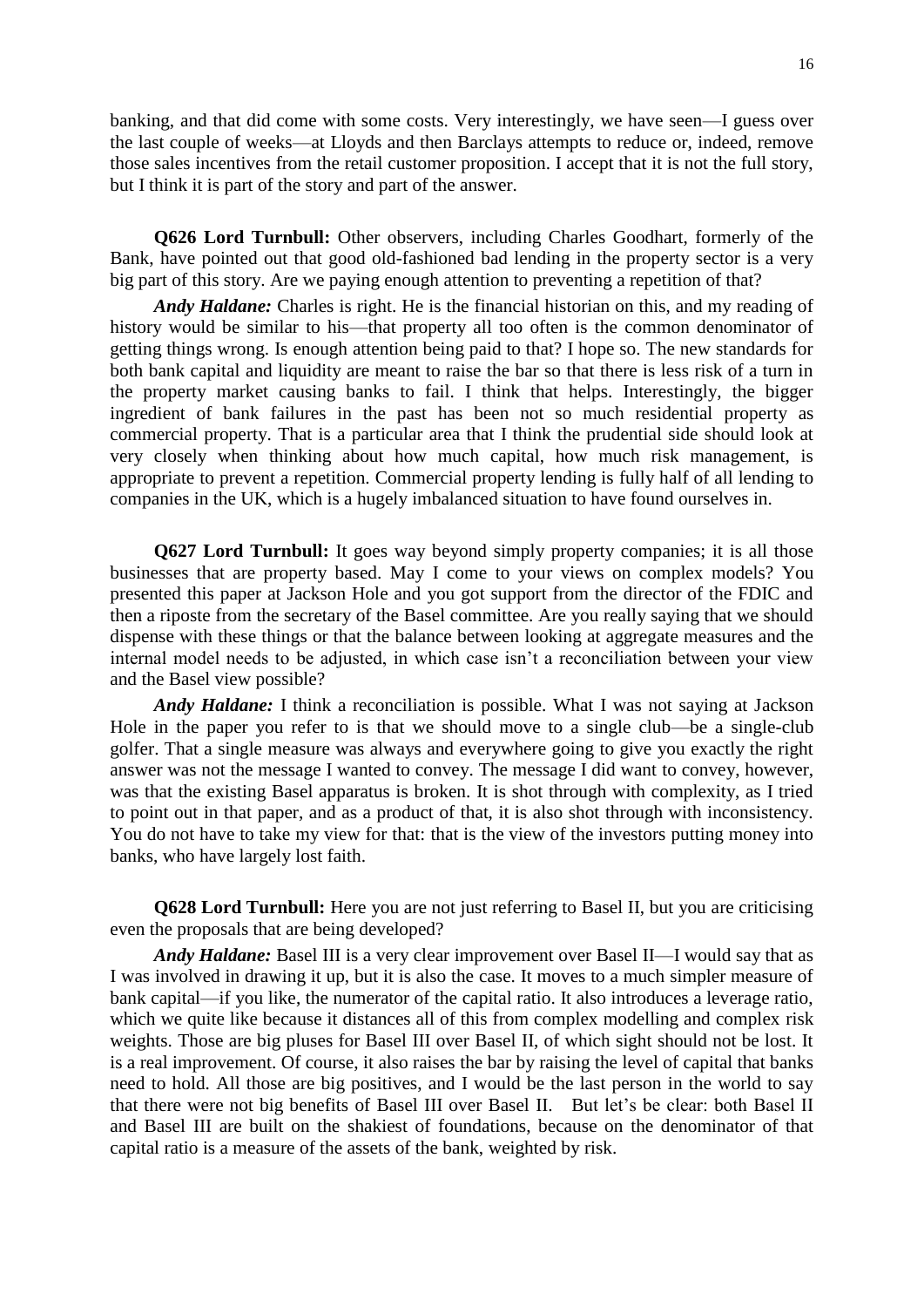### **Q629 Lord Turnbull:** Which they have done the weightings for?

*Andy Haldane:* You have alighted precisely on the key point, Lord Turnbull. The significance of moving from Basel I to Basel II was not so much the move from very simple measures to very complex measures—I will come back to that. The key thing was that the choice over those risk weights moved from the regulator to the firm. The firm was then setting its own standards through the risk models that it was—

**Q630 Lord Turnbull:** Don't you think it is ironic, then that, in the world of insurance, which I partially work in, the directive that is on the table—but hopefully dying—is trying to push us into the box that you are trying to push banks out of, and the dominance of internal models there will produce exactly the same adverse effects as it has in banking?

*Andy Haldane:* I take it you are referring to Solvency II, as it is known and loathed? **Lord Turnbull:** Yes.

*Andy Haldane:* I think it does risk falling foul of the same critique. In many ways, Solvency II may be making even more of a leap of faith than was Basel II or Basel III, because the risk models used for banking were beginning to be developed in-house at the banks; they were being used to manage the risk. I think that that was much less obviously the case with insurance, so I think many insurance companies are having to invest in risk management models, not to manage the risk but to manage the regulation. That is true in banking as well, and that is the ultimate in socially useless activity where you are building a model—

**Q631 Lord Turnbull:** We will come back to banking, or at least come to both. Is one of the effects of heavy reliance on internal models to disenfranchise the lay, non-executive director so that when the dialogue goes on, it is the experts of the bank who talk to the experts of the regulator, and regular guys like me do not get a look-in?

*Andy Haldane:* I think you have put your finger on the problem. It strikes me as a thankless task to enter into a regulatory dialogue on precisely what amount of risk a bank should hold against a very specific asset. Having a negotiation about the capital held against each asset in the balance sheet strikes me as a game of cat and mouse that no one can win. It is certainly a game that the regulator cannot win, because they will always be one step off the pace. In what we have now, the inconsistencies that the current modelling approach gives rise to seriously call into question the credibility of the regulatory ratios that have been published.

Let me give you a concrete example: Let's say that both you and I are a bank. We both have an asset; it could be lending to a sovereign, to another bank or to a corporate. We have asked the question, "How much capital would your model suggest that we hold against this identical exposure?" When you ask the banks that question, the quantum of capital across banks can differ by a factor of three or four, or in some cases even more. I spent weeks, months, years of my life arguing over tiny slivers, basis points of capital, around an international table, and it turns out, when it comes to the practical reality, that the actual amount of capital being held by banks against identical exposures could be half as big or twice as big across different banks.

As long as that inconsistency exists, Basel faces a fundamental problem. What is the solution? Transparency is part of it, and we can be more transparent, but transparency by itself will not rid us of the complexity. If you think about simpler fall-backs, it could be ridding ourselves of models and having fewer categories of risk asset; it could be imposing as regulators floors on those models; it could be placing greater emphasis on measures that do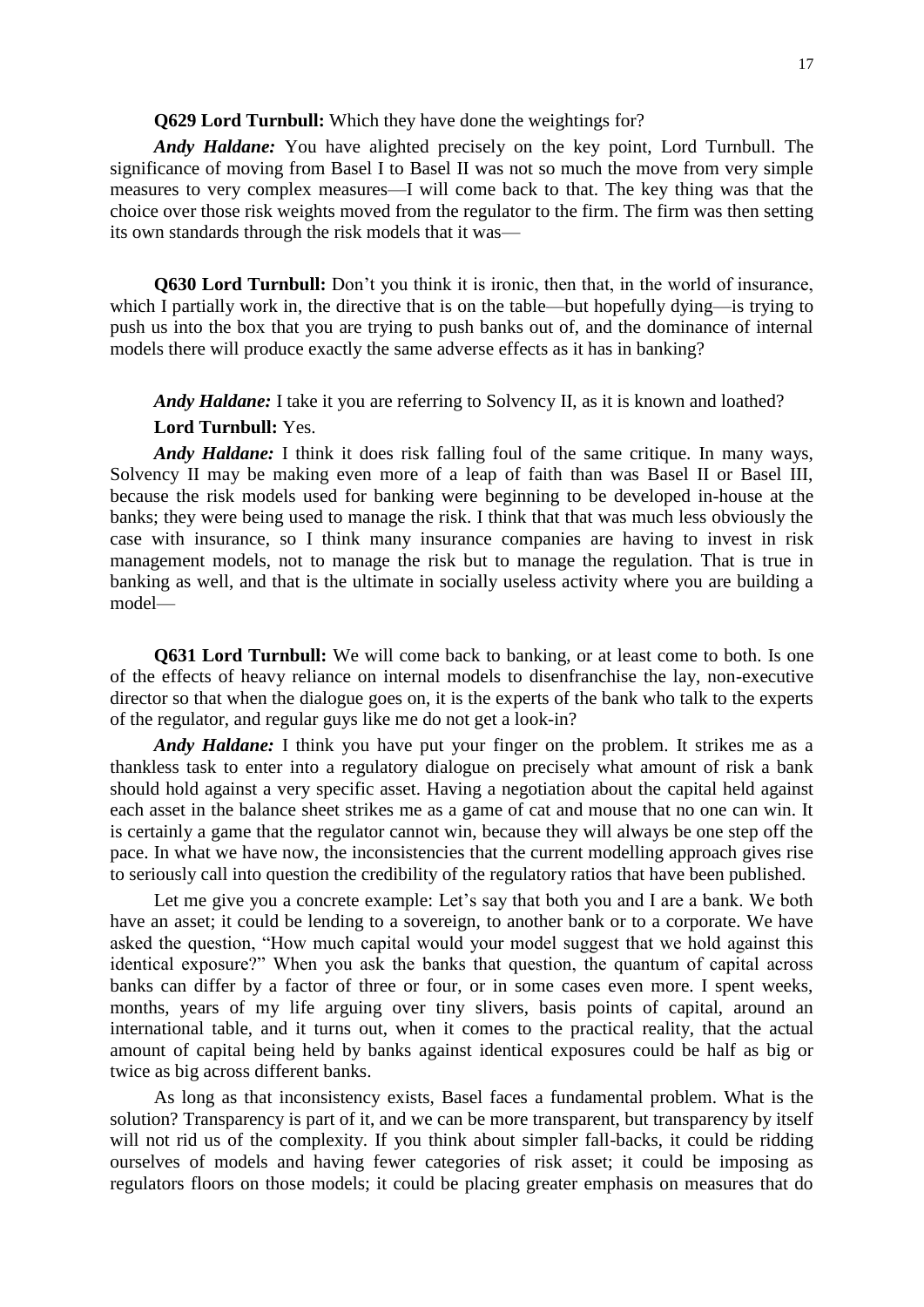not require complex risk calculations, such as the leverage ratio. Those types of measure are the bridge between where we are and where we need to be, but sitting still is not an option, because the existing system is not working for investors, for banks and, increasingly, for regulators. If the system is not working for any of those three, it is not clear that it is working at all.

**Q632 Lord Turnbull:** Finally, you expressed some criticism of the regulatory inheritance. It seems to us that there we can already discern a change in mindset from a PRA side of things—FCA looks more business as usual. Is that because its business is different, or do you think that there needs to be some change there, to put more of the big picture into its work, in the way that you are trying to inject that into the PRA's work?

*Andy Haldane:* It is difficult for me to speak with any authority about the FCA philosophy. It is early days for the FCA people, and Martin Wheatley is fairly new in post, so I think they are still working themselves towards a different philosophy. We have already seen pretty significant change on the FCA side of the fence, given the seriousness of the sequence—the slew of scandals and mis-selling—so I think we have already seen a change in philosophy, which is welcome given the extent of the problem that has become apparent over the past six to 12 months.

It is important, however, not to overshoot. We would not want to put ourselves in a position in which banks were sufficiently scared and scarred not to wish to innovate—to bring new financial products—for fear of, ultimately, being caught out down the road for having produced something that is not quite doing what it says on the tin. So it is a question of balance there, and it is a question I am sure that Martin will seek to answer—balancing the conduct and the competition dimensions of the FCA objective will be important I think.

**Q633 Chair:** Yes, but are we getting the balance right? That is a very diplomatic reply, but are we getting the balance right at the moment? Is introduction of product regulation putting at risk innovation?

*Andy Haldane:* The honest answer, Chairman, is that at the moment I do not know. It is very early on. The FCA does not really exist as an entity yet, as you know, and Martin has not been in position very long, so time will tell. It strikes me that the way the FCA's objectives are being cast does gives hope that these two things will be balanced.

**Q634 Chair:** The FCA has been described to me as a standing army of regulators, and what we really need are SWAT teams. Is that a view you recognise?

*Andy Haldane:* It is not a view I recognise, but it is one I agree with. In terms of our approach to supervision of financial firms, be it conduct or prudential, I find attractive the idea not of a standing army, but of a team that might move more flexibly to assess the risk competence of different firms. It is almost, to use a statistical expression, randomised sampling—not looking at every piece of a jigsaw, but taking a deep-dive look at one piece selectively. I think that is embedded in the supervisory philosophy of the PRA in future: you don't look at everything, but you surprise and randomly say, "Tell me about this." If this is fine, it sheds a good light on the rest of the business; if it suggests a problem, you expand from there.

Returning to the point I made earlier, 50 regulators sitting on site strikes me as failure, not success. That is what happened with the US banking regulators pre-crisis. They did not catch the mice.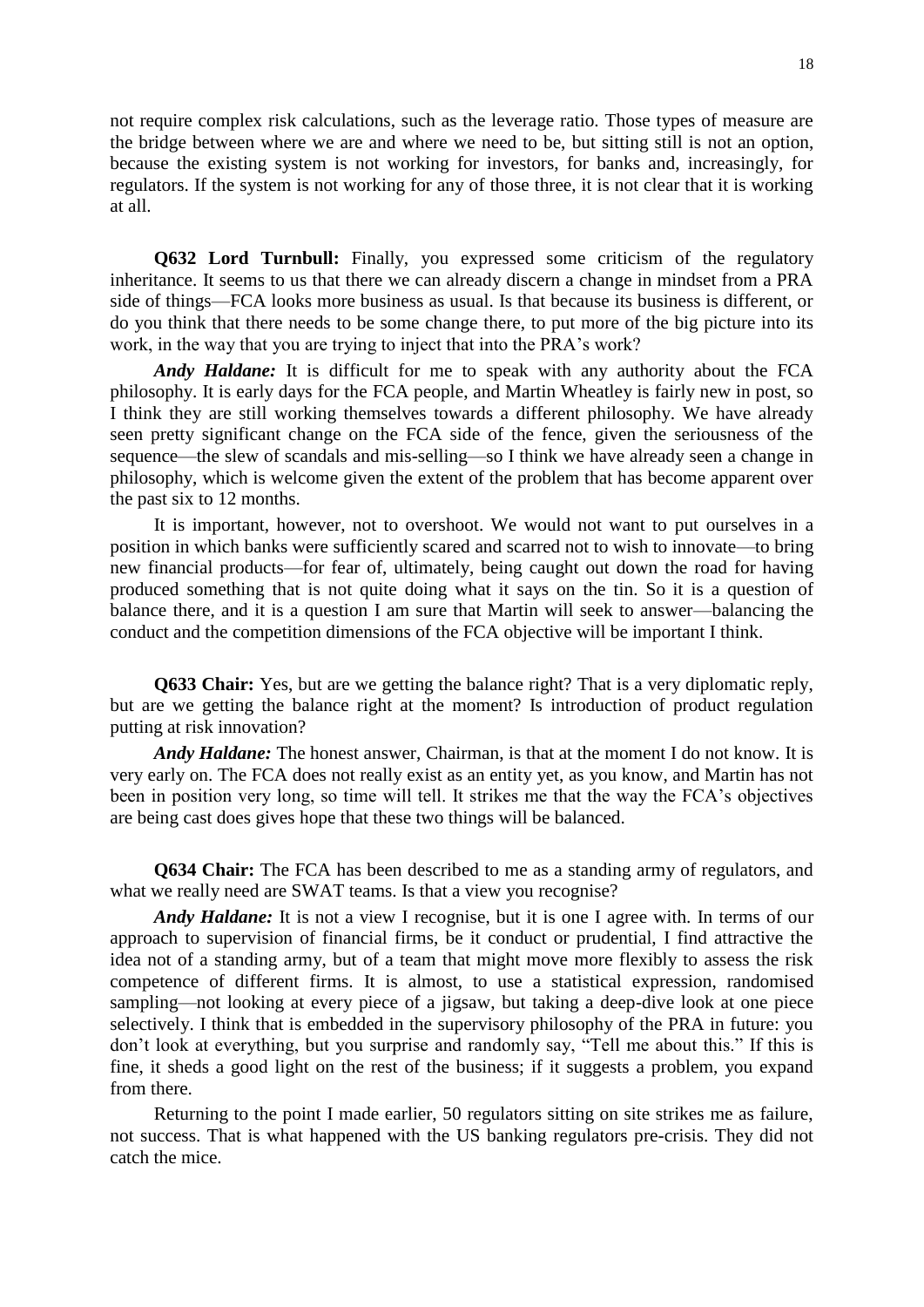**Q635 Chair:** So you are looking for leaner, slimmer regulation across the board, but more effective.

*Andy Haldane:* I think so. That is why I place so much emphasis on structural reform. For me, its real benefit is that it would reshape positively incentives within the firm in ways that would not necessitate an intrusive, intensive approach to regulation. I think that works not just for the regulator, but for the regulated as well. If you are CEO of a big bank, there is nothing worse than having half your time set aside to manage the regulators. That strikes me as perilous.

**Q636 The Lord Bishop of Durham:** To carry on from where Lord Turnbull was going, it strikes me that in your lectures a word you used less than I expected, although obviously fairly frequently, is "confidence"—the whole issue of confidence in the banking system and individual bank institutions. As we know, confidence fails when the shadow of the unknown unknowns falls across a bank, and people simply do not have a clue what is happening. You used the word "transparency" a few moments ago. It seems to me that your lectures demolish superbly almost every option for valuing banks. In terms of how we supervise and regulate, and of how people look at a bank, a key thing is to have some knowledge of what it is worth, what it is, and what the assets are, but you have said very effectively that many of the models give false certainty—you have talked about the variations in capital adequacy and so on. How do you approach, from a supervisor's point of view, the business of working out what a bank is worth?

*Andy Haldane:* The problem you mention of valuing banks is acute. I think you need look no further than at the prices that investors are placing on banks to see the extent of that uncertainty right now. Banks trade at prices that are considerably less than the book value of those businesses, and a hefty chunk of that is uncertainty about not just what is on their balance sheet today, but what might be on it tomorrow.

What can we as regulators do to blow away some of the current fog—some of that uncertainty? One thing we can do is require a much more detailed and comprehensive set of disclosures from banks themselves about the assets they are holding and how they are valuing them. There is an initiative by the Financial Stability Board to set out a disclosure template—I think Douglas Flint mentioned that earlier in the week—which would do a good job in blowing away some of that fog.

A second area in which we could do somewhat better, working alongside the accountants—this is an issue that Lord Lawson has thought about a lot—is to ensure that accounting standards and accounting rules better reflect the special characteristics of financial firms, especially of banks. Again I go off on a slightly technical tangent. The way that losses on loans are currently accounted for is not as prudent as it could be or should be. Those losses are only recognised and provisioned for after they have actually happened, whereas a more prudent and useful treatment would be to look through, not just to where losses are, but to where they might go over the lifetime of the loan. This is so-called expected loss provisioning, as distinct from incurred loss provisioning. We need to put in place—I know the accounting standards setters have been on the case for several years—a better regime for provisioning for loan losses.

Another area on the accountancy side where we could do a better job is in valuing some of the assets on banks' books. We have been working with the FSA and with international colleagues over the past 12 months to put in place a so-called prudent valuation framework for bank assets, which makes it clear not only that assets should be valued prudently, but that there is a potentially broad range of uncertainty around that valuation. When you have a firm with assets the size of UK GDP that are almost impossible to value, a point-in-time estimate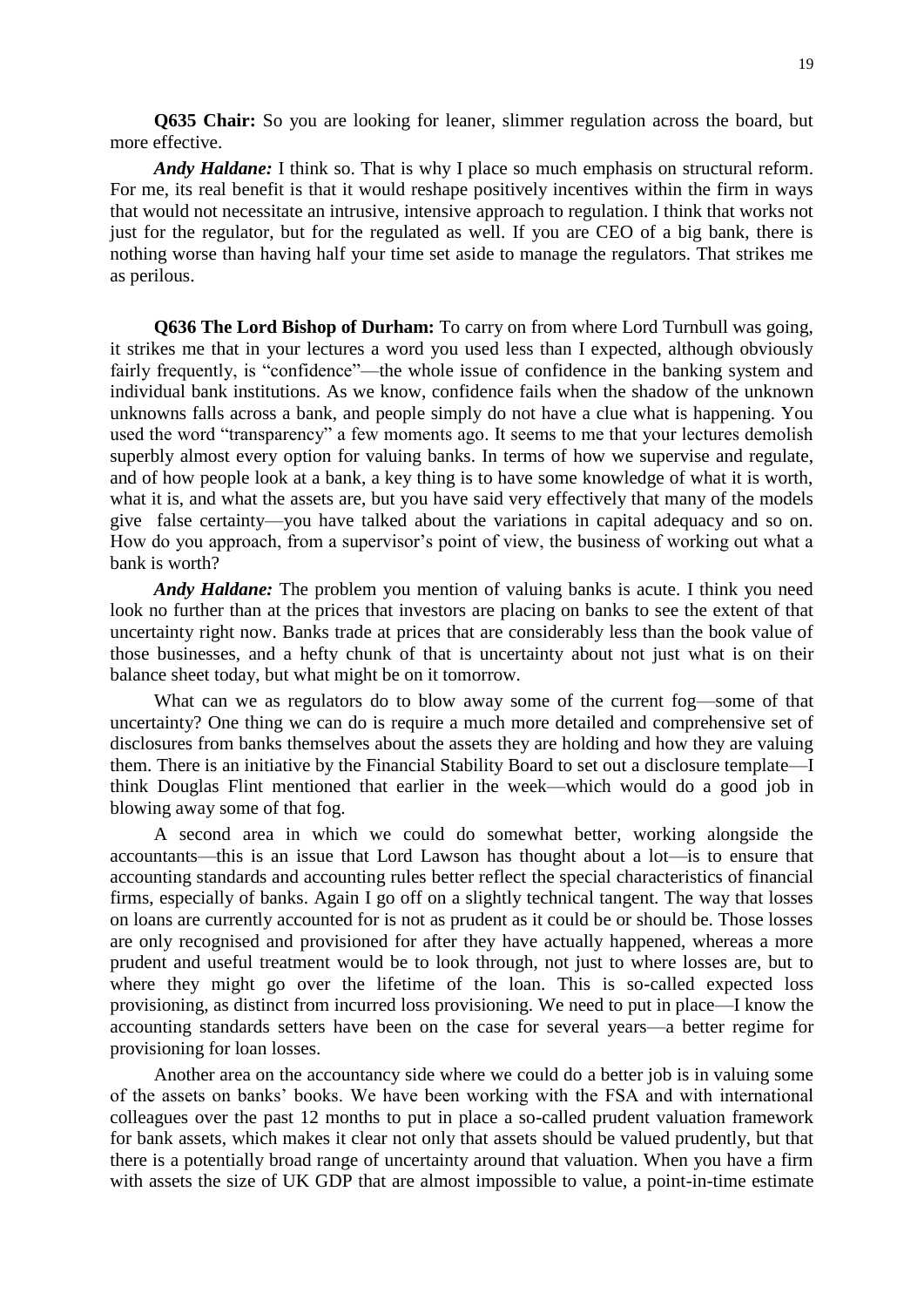of solvency is perilous and very difficult to execute. Just making clear to investors the range of possible uncertainty would be doing them some service in helping them price the risk better than is the case right now.

These are two or three examples on the transparency and accounting side where we can and should be doing a better job of laying to rest some of the uncertainty. Ultimately, one of the by-product benefits of things such as structural measures would be to make the balance sheet somewhat simpler and more homogenous, and therefore somewhat easier for investors to value. I mentioned that the history of Glass-Steagall was very telling in this respect, because it was every bit as much the market delivering separation as it was the politicians delivering separation. The market was delivering separation because of the same uncertainty effect that you mentioned at the beginning, and right now, we see some of the same forces at play. Market investors are saying, "If we can't value this, perhaps you shouldn't be holding it." In consequence, we have banks thinking about divesting from some of their portfolios that are the most complex to price. That combination of accounting, regulation and market forces could help to put us in a better place.

**Q637 The Lord Bishop of Durham:** My follow-up question to that—I have one more question, which is about incentives to regulators—is that you seem to be taking us back to the modelling. You want to see how much you will lose over time, but we know, not only in the banking industry, but in what I used to work in, which is natural resources, that working out what you cannot see, such as oil in the ground or the future value of a loan on the basis of a model usually ends up with a sort of perverse rediscovery of the efficient markets theory that you can create a model that tells you the truth, whereas in fact what you have got built into that model is just a series of attempts to forecast the future, and we all know about that. Is that not where that particular solution takes us?

*Andy Haldane:* The point you raise is completely fair. The assets that are particularly difficult to understand, for which there may not be any observable price and you have to rely on models to value them, are called, in the language that banks use, level 3 assets. There is no observable price and you have to resort to a model. I think you would want to build into the confidence intervals—the bounds around that—some very wide spread that recognises the risk of the model being completely wrong, which we know, with a probability of 1, is typically the case. For those assets where you are reliant on models, the uncertainty bounds need to be even broader than for the ones for which you have observable prices.

**Q638 The Lord Bishop of Durham:** It seems to take us back to what you have been saying quite a lot about simplicity.

We have talked a lot about incentives to the banks, perverse incentives and the balance, for instance, between simple measures of leverage and complex attempts to weigh risk. We hear less about incentives to the regulators. To what extent are there perverse incentives both preventing high-quality supervision of banks and constraining markets? I am thinking of something that has already been alluded to: what you might call, not regulatory capture, but regulatory comfort, where it is easier for the regulator to keep everything simple, because better the devil you know than the devil you don't. Where do you see perverse incentives preventing high-quality supervision?

*Andy Haldane:* One factor here that I think is relevant—this takes us back to our earlier conversation—is the complexity of the regulatory rules. The greater that complexity, the stronger the incentive to manage to those rules and to tick the boxes. One of the incentive costs of having a very detailed and complex rule book is that you cannot be seen to override it with your own judgment. That was the case in the pre-crisis period: the temptation was to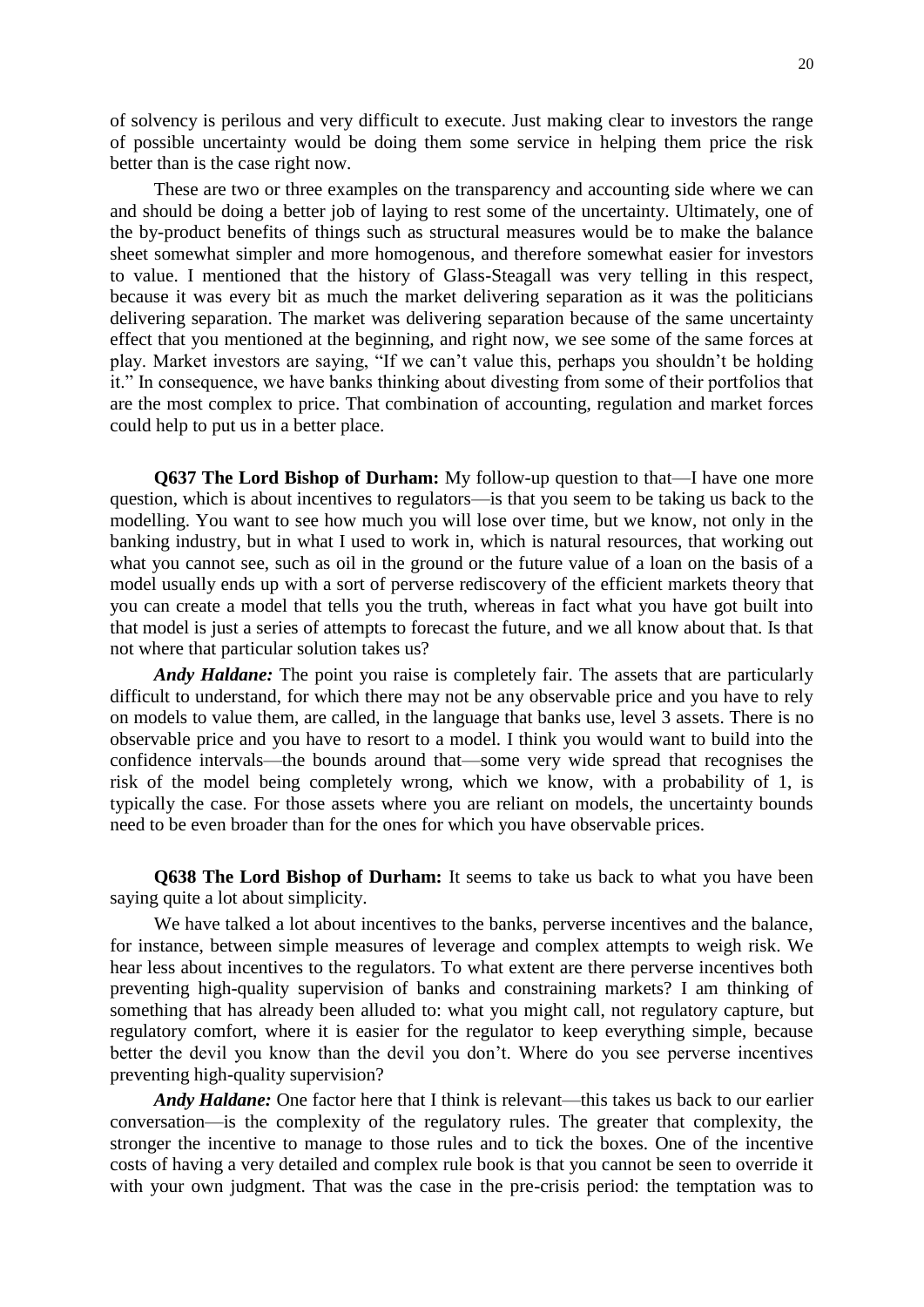push this down to low levels within the regulatory authorities and have inexperienced individuals look at small, bite-sized chunks of the balance sheet and hope to make sense of whether the right thing was done, and missing the big-picture risks, be it having the wrong business model or just taking on too much risk in total. I think that one regulatory incentive benefit would be to move towards a somewhat less complex rule book than we have had, so that regulators are managing the risk and not managing to the rule book.

**Q639 The Lord Bishop of Durham:** This is your Jackson Hole lecture? The ten commandments approach to life.

*Andy Haldane:* It is in the same spirit. You see it not just in finance. A doctor might behave very defensively if they are fearful of litigation or not abiding by the rules, and the same is true for the financial regulator. The way to have them act less defensively and in a way that protects the system rather than themselves is sometimes to give them more discretion and fewer rules to play with in the first place.

**Q640 Chair:** So regulators are not always disinterested guides; they can also be subject to the moral hazard involved in regulation, and can find themselves caught up, wanting a system of box-ticking because it gives them comfort as much as the regulated community? Is that what you are saying?

*Andy Haldane:* I am. Absolutely so. That risk is very real. It is human beings doing this, after all.

**Q641 Chair:** Is that what we've been having with the FSA for all these years?

*Andy Haldane:* It is not just the FSA. It is generic to regulation, and not just financial regulation, that if you give people a dense rulebook, the one thing you need to do is apply the rules. The behaviours then will be to manage the rules rather than manage the risk.

**Q642 Lord McFall of Alcluith:** If I could add to that question, to what extent are the failings of banking standards we have seen attributable to perverse incentives in regulation? Regulators are being paid twice what civil servants in the Treasury are paid—to get good regulators—but are probably being paid six to 10 times less than people in the industry are being paid. When they come to make decisions, there are all these incentives, which can militate against them. How do we get a level playing field?

*Andy Haldane:* It would be tremendously difficult to entirely level the playing field. It struck me that what you want from your regulators is a strong public policy ethos. It is no use having a regulatory community who are basically using the regulator as a temporary shelter from the private sector storm before returning to industry. Any revolving door between regulated and regulator is a sign that we have got something quite wrong. I do not think a regulator can or should compete with the private sector on the salary front. If you attempt to do that, I think you suck in the lowest quality people from the private sector; you get those for whom the lower salaries might be acceptable.

**Q643 Lord McFall of Alcluith:** What we have seen in the past 18 months is a lot of the senior executives in the FSA departing for the private sector, so the concept of regulatory capture is still to be examined thoroughly.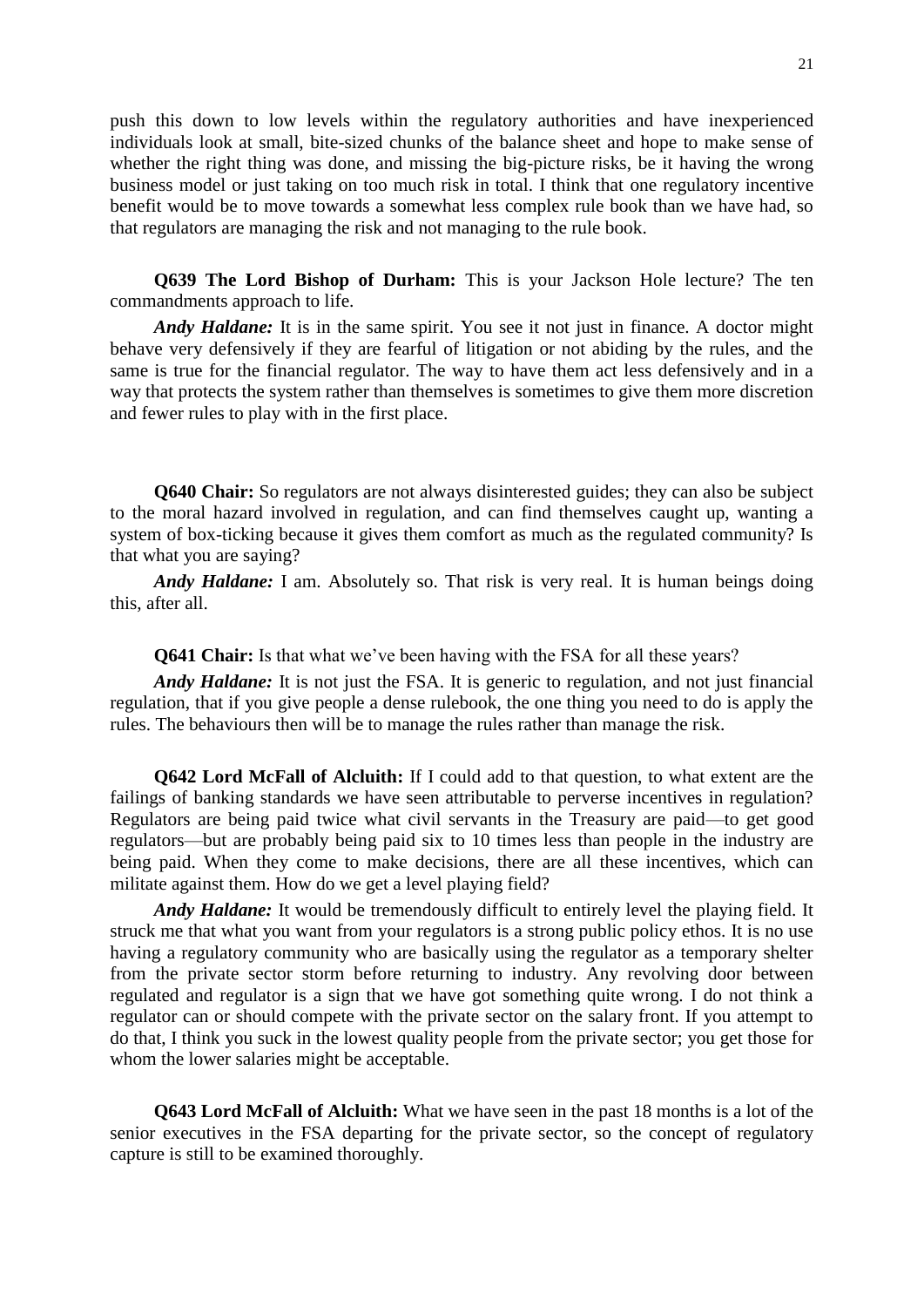*Andy Haldane:* Yes, it is. Very interestingly, of course, those people are particularly valuable because they have a lot of human capital tied up in the very complexity of the project. It is regrettable that those people with experience cannot be held within the regulator. It is a real problem, Lord McFall. I hope that bringing supervision into the Bank of England will broaden the base of human resources—human capital—that can be deployed in line supervising banks. On average that makes for somewhat more experienced supervision of firms than we have had over the last 10 to 15 years. That is the hope.

**Q644 Lord McFall of Alcluith:** I was interested in your Occupy Economics speech. Relative to the questions earlier today in terms of a payments framework network and full account portability, would you consider a payments network, something like the national grid or water or electricity, which would both help competition, and assist in times of crisis, because it would bring instant change?

*Andy Haldane:* I think that would be a real step in the right direction, for reasons, as you say, both of competition and of resilience. The existing payments network has proven pretty resilient, in the main; it has not been a casualty of the crisis, and for that we should count ourselves extremely grateful. What it has not done, I think, is push out the boundary much on the competitive proposition. That is where I think the network idea—the equivalent of the electricity grid or the railway network—could help deliver the twin benefits of preserving resilience, which is crucial, and engendering a bit more competition.

**Q645 Lord McFall of Alcluith:** Last week, I got a letter from my car manufacturer, which said, "Nissan has identified a potential issue in the fuel sender and in an extreme case the connection to the fuel pipe may split and lead to a minor fuel seepage on to the ground underneath the vehicle. Please could you contact your Nissan dealer as soon as possible to make an appointment. The rework will only take around one hour to complete and will of course be free of charge." We have never experienced anything like that in the financial services industry. Do you think, therefore, that there is a need for the financial services industry to copy manufacturers such as Nissan and introduce a statutory duty of care for their customers?

*Andy Haldane:* On the last part of your question, Lord McFall, I have not fully thought through the statutory duty of care, but everything you said leading up to the last part, I completely agree with. I have looked a little at global supply chains for manufacturers and for retail and wholesale products—non-financial products—and they have gone through a complete transformation over the last 20 or 30 years, in a way that enables that sort of information to be available in real time, explaining not just what has happened, but what will be done to remedy the situation. This comes back to the point I made earlier about information technology: banking could really haul itself up by its bootstraps by employing state of the art technology to radically improve the customer proposition. It has been a laggard on this front, for reasons I find it difficult to explain. Actually, I do not find it difficult to explain. The reason was that the good times were rolling; as long as the revenues were rolling in, there was no need to act on the cost base. Now the revenues have stopped rolling, we are seeing the early signs of banks transforming their IT to bear down on their costs, which could be the makings of something good.

**Q646 Lord McFall of Alcluith:** I am thinking of issues such as parliamentary inquiries into split capital investment trusts. We have PPI, where £18 billion has now been set aside. We have interest rate swaps, which people say could be even more. We have to stop this car crash at some time and assist people. Could you look at that aspect further in terms of a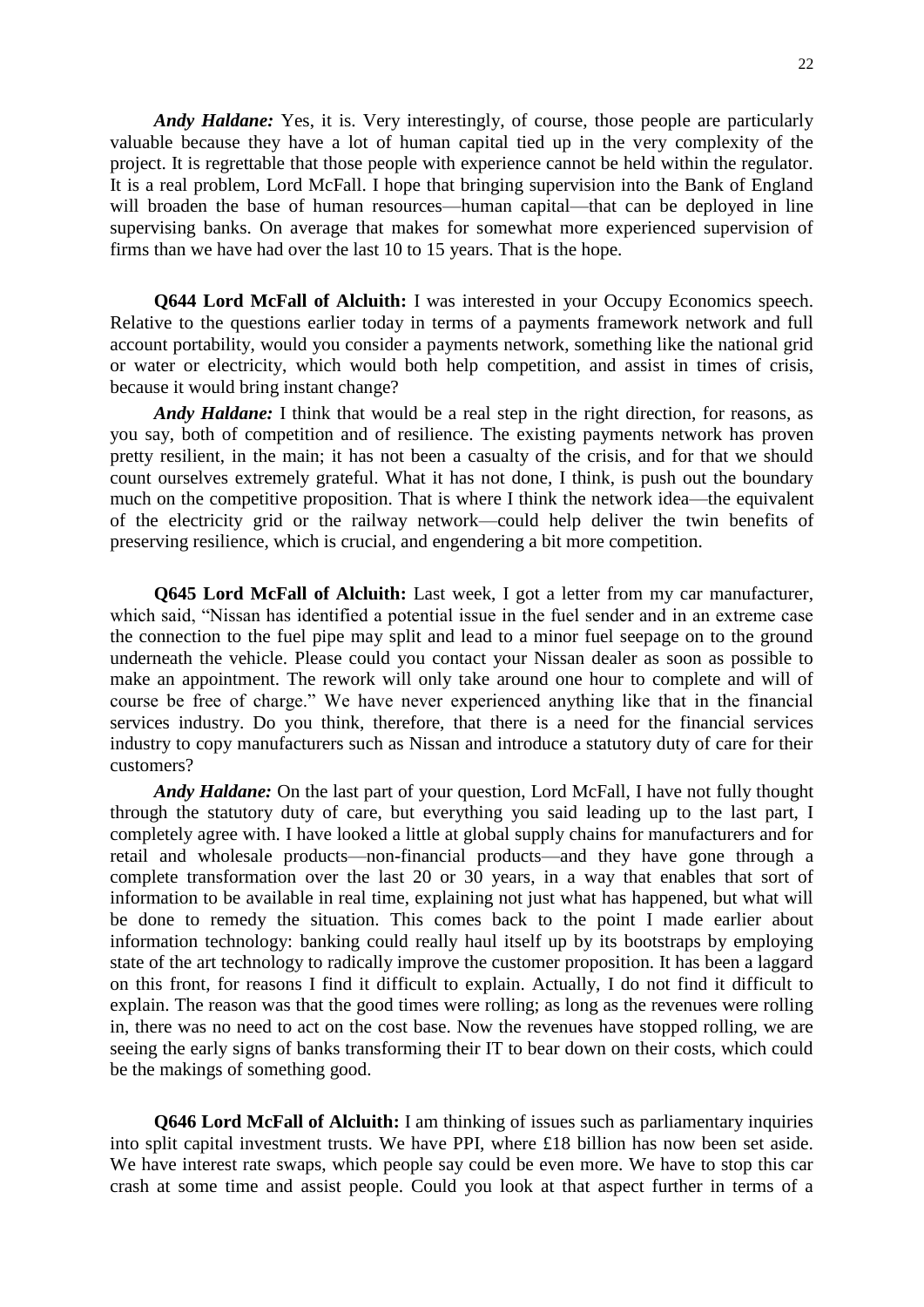statutory duty of care, because we would value your comments? Allied to increased competition, would it make banks less likely to mis-sell products to customers? That is the really the question at the back of this.

*Andy Haldane:* Would it be okay if I took that away and thought about it? If I have further thoughts, I could send them round to the Committee, if that is okay.

**Q647 Lord McFall of Alcluith:** Sure. We would be delighted. The last question is on the issues of too big to manage and too complex to manage. The other day, I asked the chief executive of HSBC whether, in light of the civil and criminal proceedings in the US, HSBC was too big to manage, and he thought it was a thoughtful question. Do you have anything to add? Allied to the issue of too complex to manage, I saw in the *FT* today that Barclays cleared more than \$5 trillion of over-the-counter derivatives for its customers to address counterparty risk. When I asked the chief executive of Barclays whether the organisation was too complex to manage, he swerved the question. But these issues of too big to manage and too complex to manage are still on the agenda. What advice do you have for us in looking at those areas?

*Andy Haldane:* As you say, Lord McFall, evidence over the last six months has been quite telling in this respect, because some of the firms that we viewed as having had a good crisis, and as being very effective risk managers, found themselves tripping up over some of the problems you mention. Let me add one more to your list—the problems that J.P. Morgan faced with its whale issues. If anyone was viewed as having emerged successful from this crisis globally, it probably was J.P. Morgan; its risk management was seen as being best of breed, yet we had the London whale incident, which suggests that a key part of that business was not being managed or overseen from a risk perspective in an effective way. The question you pose is very real. The evidence base is not encouraging about whether the biggest banks in the world can indeed manage themselves across the board.

**Q648 Lord McFall of Alcluith:** In one of your speeches, which I quoted the other day, you mentioned CDOs. It was fascinating in that it would need seven years of speed reading to understand the concept. This is a simple, perhaps naive, question: should the regulator in future only regulate products that they understand? Is that too simple and naive a question?

*Andy Haldane:* I don't think it is at all a naive question. Fortunately, it is more a question for the conduct authority than for me.

**Q649 Lord McFall of Alcluith:** But it comes back to you if they don't understand it.

*Andy Haldane:* I think that is fair. Should there be a higher threshold when determining a legitimate product than there was in the pre-crisis period? Absolutely, I think. As we are seeing now, a number of products were manufactured that were fundamentally ill-suited and misunderstood by those buying them. Caveat emptor gets you so far, but only so far. The regulator does have a role to play in stepping in if something is gratuitously mispriced, or if it is implausible to think that anyone could understand it.

**Chair:** We have been running for nearly a couple of hours, which is a reflection of the interest in your replies. There are a couple more colleagues who want to come in: Pat McFadden and Susan Kramer. I am sorry if we are overrunning a little.

**Q650 Mr McFadden:** I won't take long but I want to pick up on some of the things that other people have asked you, to explore them a bit further. You talked in one of your speeches about "financial reformation". The questions we have gone through today touched on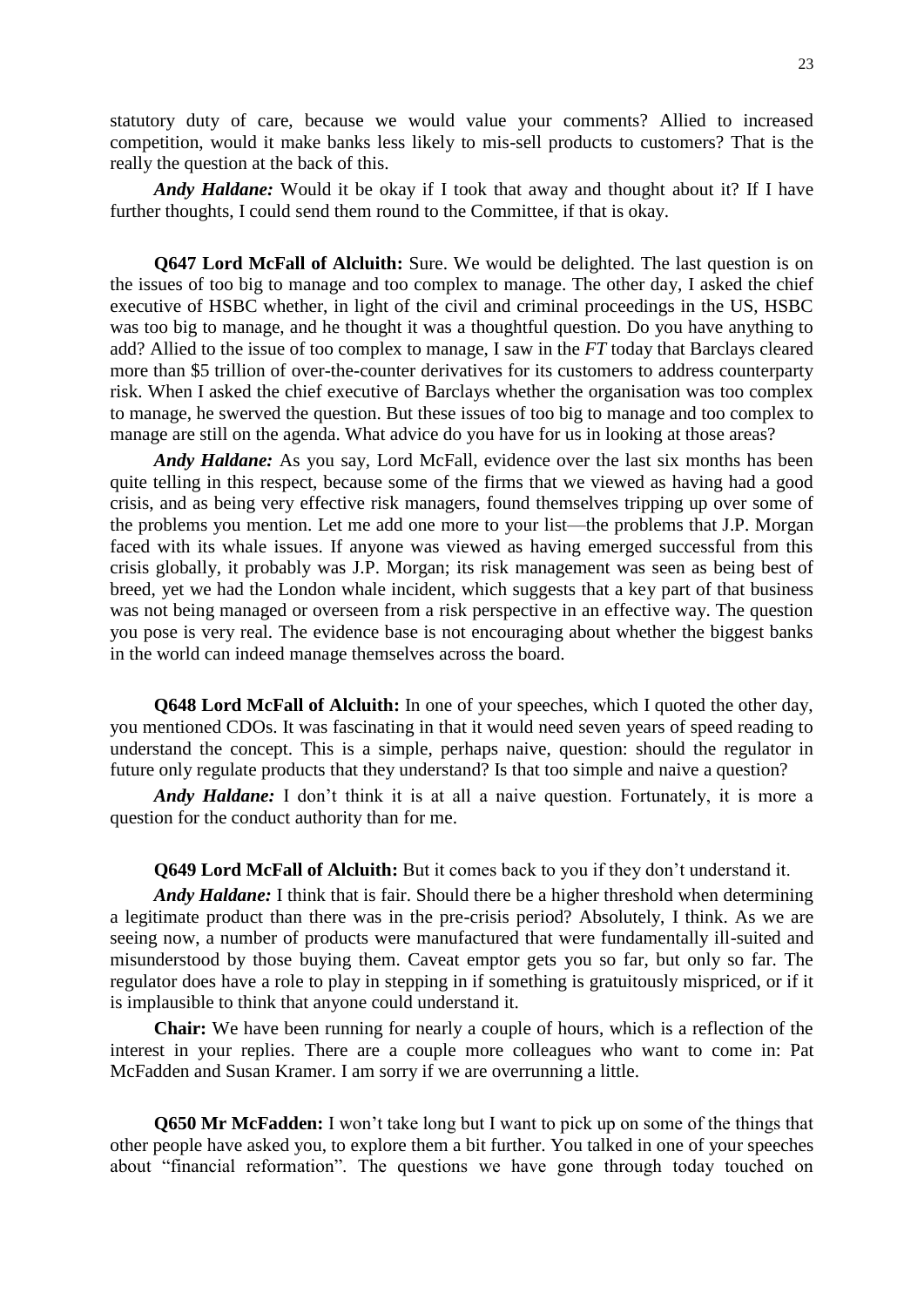different elements or building blocks of that. We have had the questions of structure, capital, resolution or bail-in or who bears the risk in the event of failure. If you stand back and look at the building blocks of that financial reformation, is there anything that strikes you as missing? Is there something that has not been picked up on that would be an important element in future, which all the regulators and policymakers who have been burrowing into this in the last couple of years have missed?

*Andy Haldane:* That is a very good question—a very good test. I don't know that I have an instantly good answer. Is that one I could take away, and think about it and research it? Maybe if I have further thoughts I could send them around the Committee. Would that be okay?

**Chair:** That would be helpful.

**Q651 Mr McFadden:** It would be really helpful, because we have—or maybe we are an opportunity to identify such a missing piece, if it exists. Let me take the same thing and put it in a slightly different way—not to ask the same question again. In all these different building blocks of the financial reformation, if that is what it is, are you worried that we are all fighting the last war, and that we are creating the perfect system to prevent the last crisis?

*Andy Haldane:* I think there is always some risk of that. Your points are well made. The things that give me some hope on that front are, however, some of the more durable structural reforms. Success feels and looks like a change in attitudes to risk-taking. For me, the single most important thing that can be done to change attitudes to risk-taking and attitudes towards customers ahead of time would be to change the structure. I am hopeful that structural measures, because they reshape incentives, would be less susceptible to the problem of fighting the last war, but whether the regulatory rules we are devising are susceptible to that critique—that is a much more potent criticism.

**Q652 Mr McFadden:** Let me explore a couple of bits of that. In the earlier discussion with Lord Lawson, you said on the structural point that the key thing—I am paraphrasing was a full and faithful implementation of Vickers, with separation of governance, treasury functions, remuneration structures and so on. You then talked about the possibility of the sword of full separation hanging over the implementation of Vickers, as well as all those things, and some capacity to make a judgment about full implementation some way down the road.

Lord Lawson identified the danger that that judgment might take an otherwise avoidable financial problem. Can I ask you a little bit more? In the event of the sword of full separation—the sword of the full Monty, if you want—hanging over the banking system, how would full implementation be judged, who would judge it and on what time scale, so that the sword was real, rather than being perceived by the banks as something they have fought off?

*Andy Haldane:* Again, it is a very good question. Can I be slightly presumptuous in my answer?

**Q653 Chair:** You are going to tell us we should do it. *Andy Haldane:* Yes.

**Q654 Chair:** I thought that was coming. Can you develop the answer a little? What kind of support might Parliament need in order to make a judgment of that type? It is an issue, as you know, that the Treasury Committee has also begun to examine.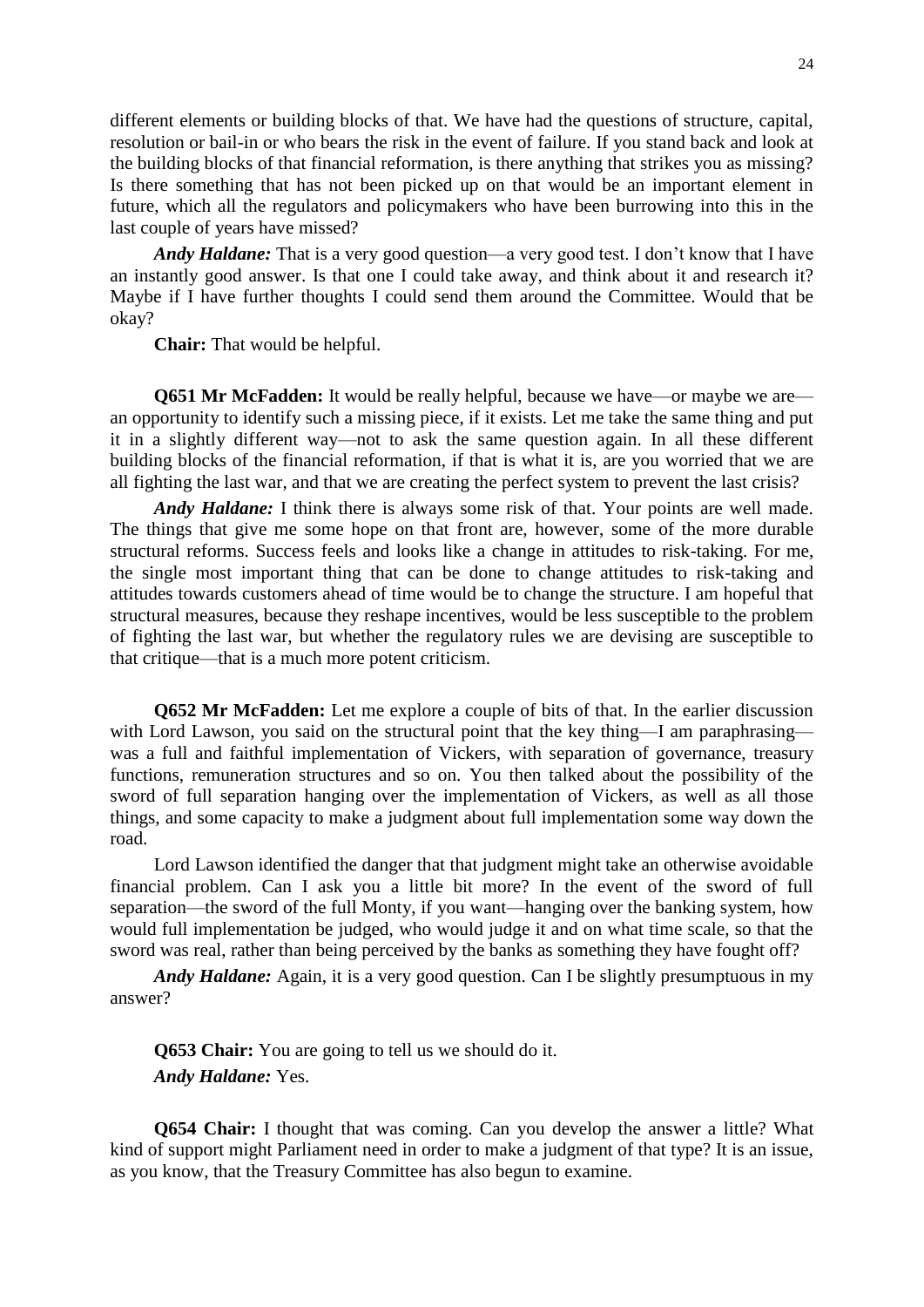*Andy Haldane:* I think, as Mr McFadden said, that there will be real benefit in having some success criteria for Vickers. Put differently, we need to know what failure looks like. Let us say we took very seriously some of the concerns that Paul Volcker expressed to this commission about loopholes, wriggling and permeability. Those loophole risks ought to be definable, maybe even measurable, in a set of up-front criteria, so that we knew more about whether the ring fence was being breached or worked around. Having those success or failure criteria defined in advance would also help make credible the sword of Damocles issue that you mentioned earlier.

### **Q655 Lord Lawson:** Wouldn't it be the PRA's responsibility too?

*Andy Haldane:* Yes. Certainly, under the legislation, there would be an obligation on the PRA to police the ring fence.

**Q656 Mr McFadden:** I want to take you back to what you said about success being a different attitude toward risk, and that would be very important for success. One thing that angers the public is the lack of perceived personal responsibility among senior executives of banks for their stewardship of institutions that when they went belly-up, caused huge damage to the economy. No senior bankers have gone to prison. The chairmen and chief executives of most UK banks have changed since the crisis; some have lost their jobs, although the severance terms have been pretty generous by most people's judgment. What could be done on the issue of personal responsibility for those in senior positions charged with stewardship of banks to inculcate a greater sense of responsibility and perhaps a more responsible attitude to risk than in the past?

*Andy Haldane:* Without having remotely a complete answer to your question, I do think what we discussed earlier, on the compensation side, might make a difference—the capacity not just to chop off the head of an organisation when it goes wrong, which has happened, but also to claw back the accumulated bonuses or variable compensation of that individual. That would act as something of a financial disincentive to people seeking to rentseek or risk-take, or more generally get rich quick. So I do think changing the structure of compensation would move us in the right direction on that front. I haven't thought sufficiently about personal liability and how that sort of incentive works out. I think even with financial incentives a lot more could be done than has been done.

**Q657 Mr McFadden:** We have had written evidence from Don Brash, the ex-governor of the Reserve Bank of New Zealand. This is slightly related to your simplicity and complexity argument. He said that instead of stipulating what risk control systems banks should have, directors there are required to attest personally that the bank has risk control systems appropriate to the nature of the operations. Do you see an advantage—I am not talking about the strict legal liability argument—in placing directors more personally up-front in what they have to attest to? It is fundamentally unsatisfactory that the sanction is that after the bank goes belly-up the chief executive loses his or her job. That is deeply unsatisfactory, from the public's point of view.

*Andy Haldane:* I completely agree. I think that is completely unsatisfactory. I am not close enough to the specifics of the New Zealand measures that you mentioned. I can see that they, too, would go in the right direction. Whether they would be decisive in deciding to carry out that merger or to put on that bet I am not sure. I suppose if you pick up a slight hint of scepticism in my voice it is because I would be slightly sceptical that that would be the decisive factor.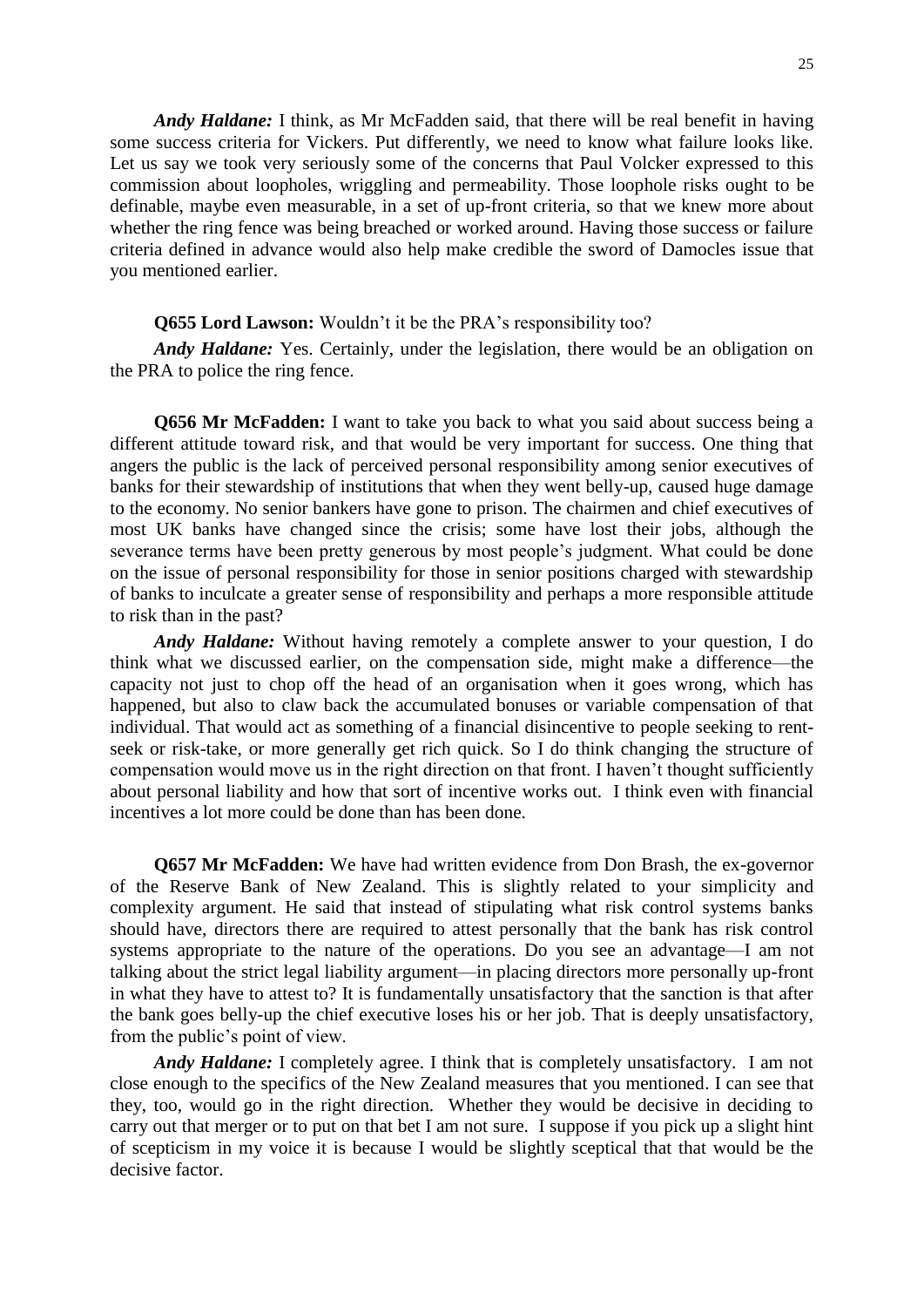**Q658 Mr McFadden:** It might not mean anything to make them sign that.

*Andy Haldane:* Lots of bits of paper were signed pre-crisis.

**Q659 Chair:** Back to the question that you put to us: who should be holding this Damoclean sword over the banks? Parliament would need to rely on advice and support from regulators—a huge amount—in order to form a coherent view, a substantive view. That in turn requires that there must be some effective internal challenge within regulators, within the decision-making structure of regulators, on which we could draw. In other words, they need to improve their own corporate governance. Do you recognise the connection between the point you have passed us back today, and the points that have been made repeatedly by the Treasury Committee, that we need to improve corporate governance in the Bank of England, given the increased powers that will be granted to them?

*Andy Haldane:* The Bank is undergoing a huge transformation, as you know—possibly the biggest in its 318-year history; and personally I fully accept the point that we have to transform ourselves, including our governance and external accountability, to meet those extra responsibilities. You have thought much more than me, Mr Chairman, about the specifics of that, but the general point is fully accepted, and I certainly would strongly endorse the need for us to push out the boundaries of what we have done to an even greater extent.

**Q660 Chair:** Here we are, discussing how to improve non-executive challenge of executive decisions in banks. The same is true for regulators, is it not?

*Andy Haldane:* I completely accept that.

**Q661 Baroness Kramer:** I was just going to congratulate you on answering that question without wrecking your career at the same time. I suspect we will come back to that on a future occasion.

I know it is very late, but may I bring up a topic that has not been mentioned so far? Part of our remit is obviously to look ahead as well as back, so could I ask you about clearing houses? I think that we all accept that something has to be done—Lehman Brothers demonstrated that—and it is recognised that a major step is happening with the transfer of anything but the most customised derivatives on to CCPs for clearance. On the design of clearing houses or CCPs, in every article that I read of yours, every weakness that was raised would seem to apply to the CCPs, magnified. In terms of highly leveraged organisations, there is not enough collateral in the entire world—or quality collateral—to back up the open contracts that CCPs will hold, even if it would be possible within the economy to raise margins above a reasonably modest level.

The shareholders have very limited liability; it is limited to their participation in the default funds and into whatever is a pre-agreed loss allocation. Liquidity is a real issue, as most of the contracts are going to be in euros or dollars, and the Bank of England is capable of printing only sterling. I could almost keep going on with all these. There is talk about being too big to fail, and then you add the fact that the resolution process essentially relies on stuffing the open contracts to surviving CCPs, all of which are likely to have very similar ownership to the one that just went down, and they are likely to run for the hills if they see it coming, since it is a Lloyds/HBOS solution. How serious is the risk that we are looking at here, and what more do we need to do while we are in the process of dealing with legislation to try and make sure that we are not just ignoring the next major crisis?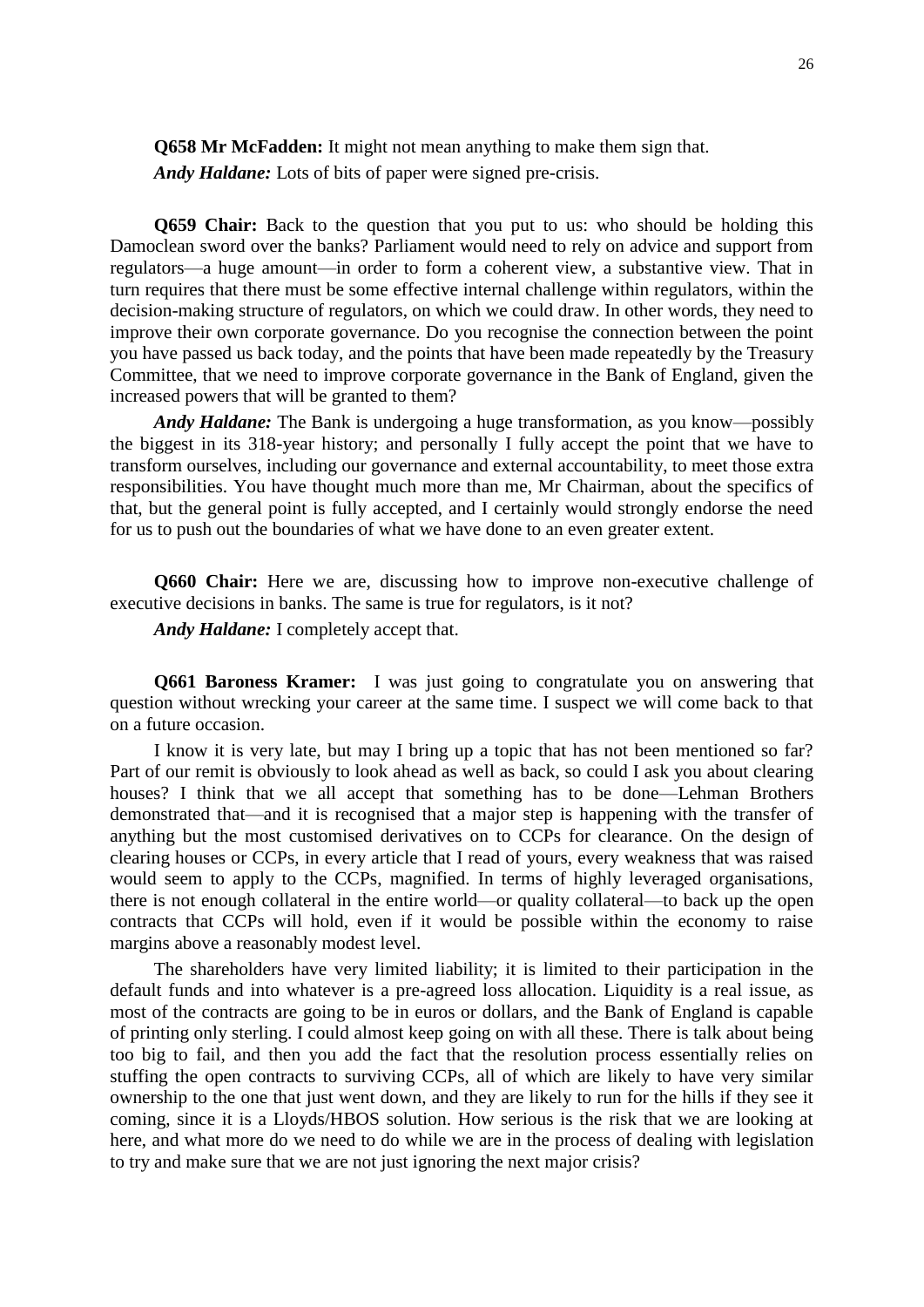*Andy Haldane:* The issues that you raise are absolutely huge. To go back to Mr McFadden's earlier point, in terms of not the last war, but the next one, many people are fearful that the next crisis may be in the infrastructure and, particularly, in the central counterparty space. For all the reasons you say, these will be entities that are too big to fail, on steroids. They do not have a tradition of holding large amounts of capital. That being the case—

### **Q662 Baroness Kramer:** Zero is the normal number, is it not?

*Andy Haldane:* It is often a sliver more than zero, but it is a very small number, relative to the scale of their balance sheet, as you know, which begs the question: who then bears the loss? Who bears the risk if something were to go wrong, and in particular, if a member of the clearing house were to default? That is why we have been working—as I think you know, and legislation is passing through Parliament—to require that these entities have some rules of the game for dividing up losses in the event that one of their clearing members goes bust. This is the equivalent of resolution plans for banks, as applied to central counterparties. That is absolutely crucial.

CCPs are different from banks in one crucial respect. They are no more and no less than a set of rules between participating members. They almost have no independent identity, actually. They are a way of divvying up risk between the clearing members. That means that when the risks go wrong, that risk needs to flow back to members, and these rules are about making it clear ex ante how that risk will flow back. That takes us a long way forward from where we have been. It leans against the too-big-to-fail issue, without resolving it completely.

You mentioned liquidity. We also need to go through a transformation on the liquidity side in order to rethink when and if a central counterparty could hit liquidity problems and, if so, how best to deal with them. Generally speaking, all the points you raised are right on the money. We have many of them in our line of sight and we are trying to fix them. Will there be some unintended consequences? Almost inevitably. We need to keep on flexing the framework to meet the risks as and when they arise. I hope that we can do that. As of next year, that responsibility in the UK will fall to me, so I have quite a strong vested interest in this working well, and I am grateful for your articulation of what the problems might be down the line.

**Q663 Baroness Kramer:** It would be helpful as we start to move towards next year if we could have your thoughts on how to make the system more secure. You talked about loss allocation, for example, but it is very clear from the legislation going through Parliament that assurances have been given to members of the various clearing houses that there will be no loss allocation above and beyond that pre-agreed within the rules, which is likely to deal with only a small portion of whatever the loss will be. The taxpayer consequence could be very significant in all this, and it does not seem to be a particularly well articulated problem.

I would be grateful if we could get more information, as I suspect would the rest of the Committee, but I will limit myself to that on this question, because we are tight for time.

I want to ask two more quickies. You and others have used words like "human beings". That is obviously at the heart of the system, but the kinds of remedies that have been talked about today have largely been structural or regulatory. A number of people who have given us evidence have talked about the importance of changing the personal ethics and values of individual bankers throughout the system. Professor Richard Roberts talked about the demise of the Institute of Bankers examinations as being the beginning of the end. The BBA proposed that an essential part of reform should be a kind of professional institute from which